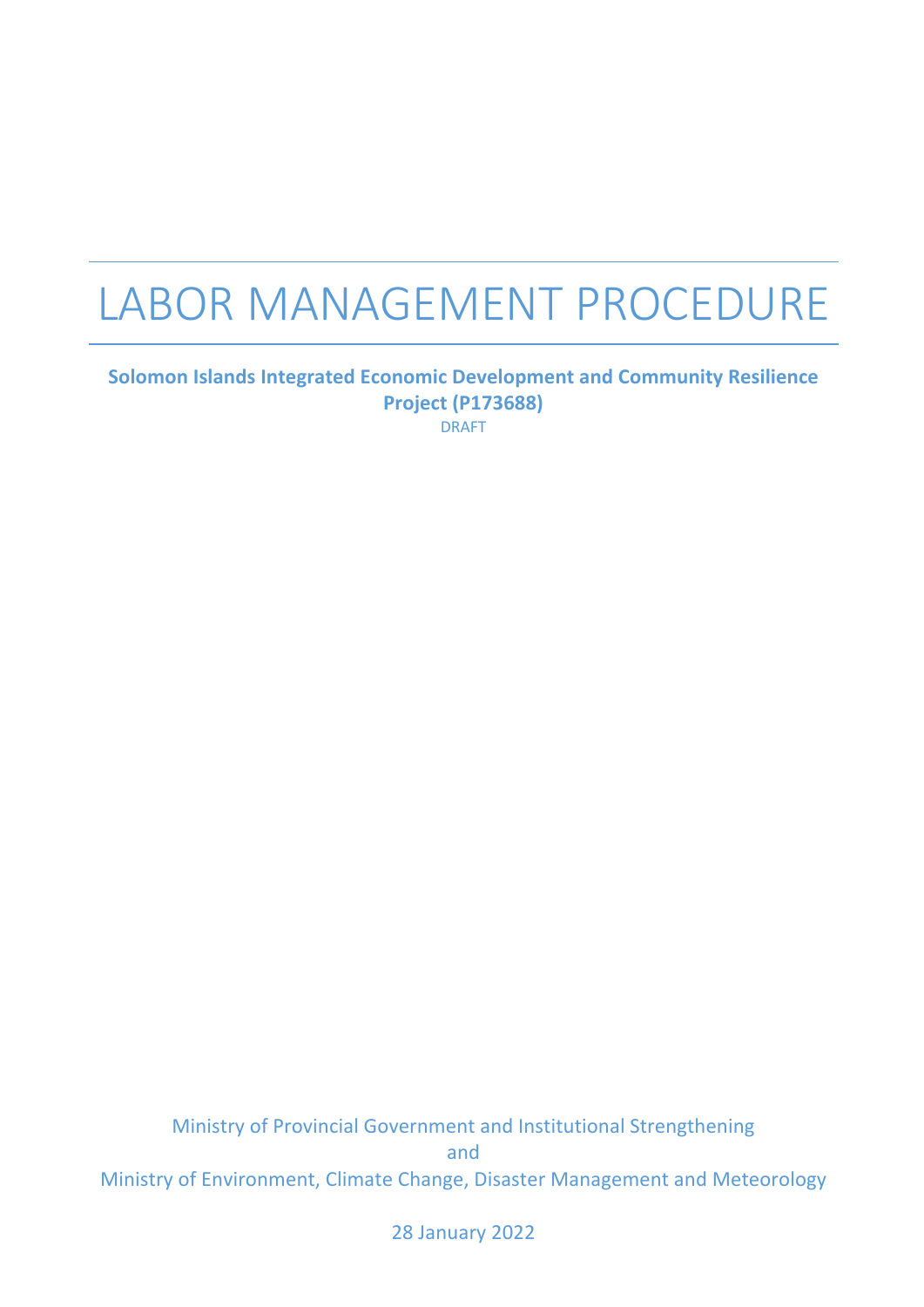# **CONTENTS**

| 1              |     |       |
|----------------|-----|-------|
| $\overline{2}$ |     |       |
| 3              |     |       |
|                | 3.1 |       |
|                |     | 3.1.1 |
|                |     | 3.1.2 |
|                |     | 3.1.3 |
|                | 3.2 |       |
| 4              |     |       |
| 5              |     |       |
|                | 5.1 |       |
|                | 5.2 |       |
|                | 5.3 |       |
| 6              |     |       |
|                | 6.1 |       |
|                | 6.2 |       |
|                | 6.3 |       |
|                | 6.4 |       |
|                | 6.5 |       |
|                | 6.6 |       |
| $\overline{ }$ |     |       |
|                | 7.1 |       |
|                | 7.2 |       |
|                | 7.3 |       |
|                | 7.4 |       |
|                | 7.5 |       |
|                | 7.6 |       |
|                | 7.7 |       |
|                | 7.8 |       |
|                | 7.9 |       |
|                |     |       |
|                |     |       |
|                |     |       |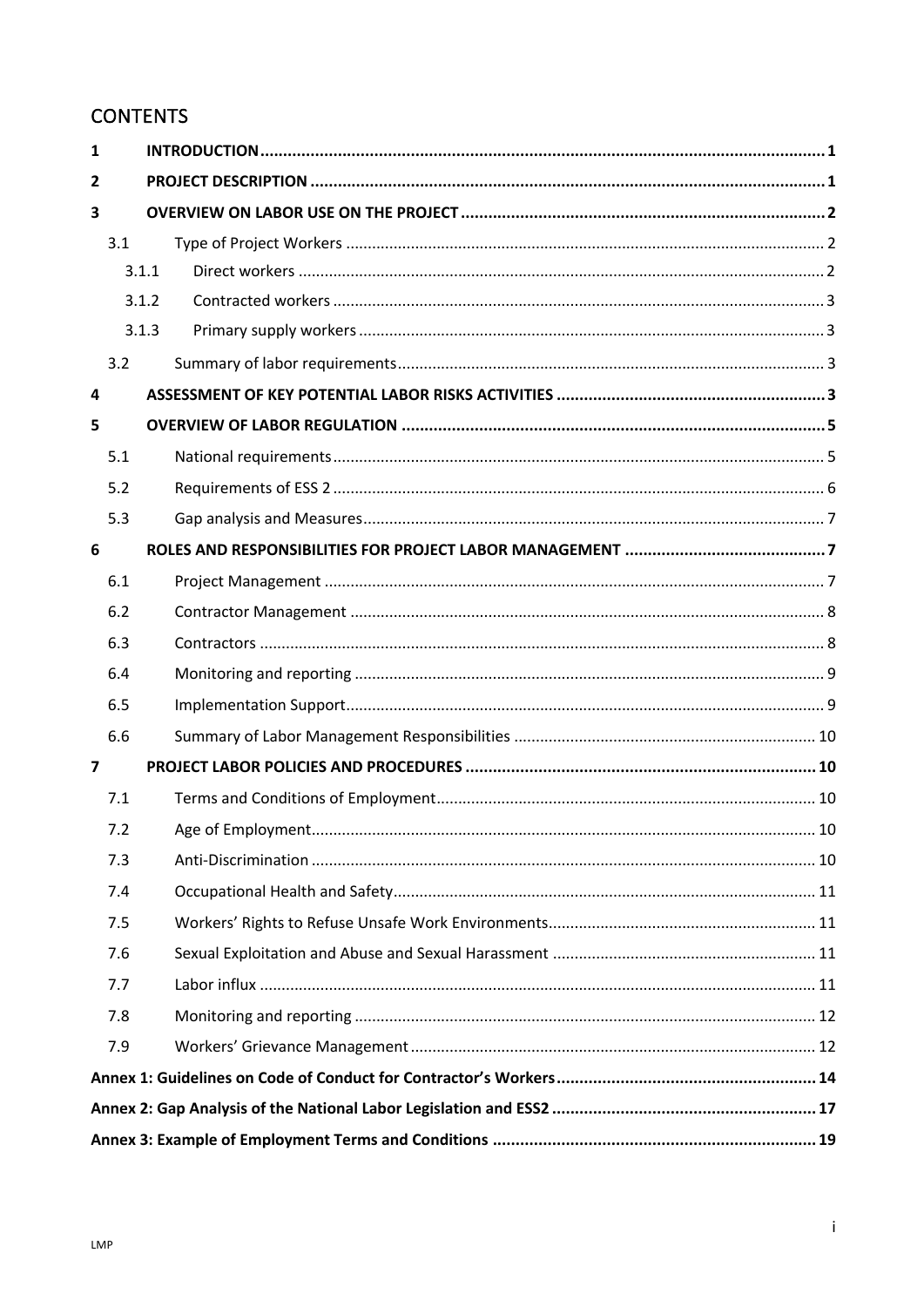## 1 INTRODUCTION

The Solomon Islands Government (SIG) is proposing the Integrated Economic Development and Community Resilience (IEDCR) Project ('the Project'). The SIG is seeking finance for the Project from the World Bank's (WB) International Development Association (IDA) for the Project. As part of project financing, the Project is required to comply with the requirements outlined in WB's Environmental and Social Framework (ESF) and ten Environmental and Social Standards (ESSs). This Labor Management Procedure (LMP) has been prepared to meet the requirements of ESS2 (Labor and Working Conditions) and to satisfy a project financing requirement. It is supported by an Environmental and Social Commitment Plan (ESCP), Environmental and Social Management Framework (ESMF), Stakeholder Engagement Plan (SEP), PCDF Project Operational Manual (POM) and other specific plans that have been or will be prepared for the Project.

This LMP will be finalized and disclosed within 30 days of the effective date of the Financing Agreement for the Project. Disclosure will include publication on the IDA and MPGIS and/or MECDM websites.

## 2 PROJECT DESCRIPTION

The Project Development Objective is to increase access to resilient economic and social infrastructure in rural wards and to enhance provincial governments' accountability to citizens. This is planned to be achieved through funding small projects that are identified as priorities by communities through Ward Development Committees.

The Ministry of Financing and Treasury (MOFT) will serve as the Executing Agency and the Project will be implemented by the Ministry of Provincial Government and Institutional Strengthening (MPGIS) and the Ministry of Environment, Climate Change, Disaster Management and Meteorology (MECDM). The Project expected to commence in late 2022, and to run for a period of five years.

The Project consists of three components:

- **Component 1 (Performance-based grants).** This component will finance four annual grant cycles through the existing Provincial Capacity Development Fund (PCDF) system, which is a performance-based grant system of inter-governmental financing for service delivery and small-scale infrastructure provision. This component will be implemented by MPGIS in coordination with MECDM and the Provincial Governments. The funding will enable approximately 200 additional PCDF projects (known as 'subprojects') to be implemented over the four annual grant cycles. Subprojects are likely to include small infrastructure projects such as buildings, feeder roads, bridges, culverts, pedestrian bridges, footpaths, jetties, seawalls, market facilities, storage facilities, water supply, solar power, etc. The average value of a subproject to date is US\$25,000.
- **Component 2 (Support to Subnational Entities).** This component will be implemented by MPGIS and MECDM in coordination with the Provincial Governments. Apart from funding, a lack of qualified and capable personnel to support implementation is a major constraint to effective citizen engagement, service delivery and reducing community vulnerability to climate change and disaster impacts. This component will build the capacity that is needed at the local level for the Provincial Governments to effectively execute the grants; give the Implementing Agencies the opportunity to incubate additional positions within their respective mandates to support the delivery of the Project; and support other noninvestment activities required for implementation at the provincial and Ward level.
- **Component 3 (Project Management).** This component will be jointly implemented by MPGIS and MECDM*.* It will finance project management support to monitor and report on the Project, including the establishment of a joint Project Management Unit (PMU), with a Project Manager reporting to the Permanent Secretaries MPGIS and MECDM, located at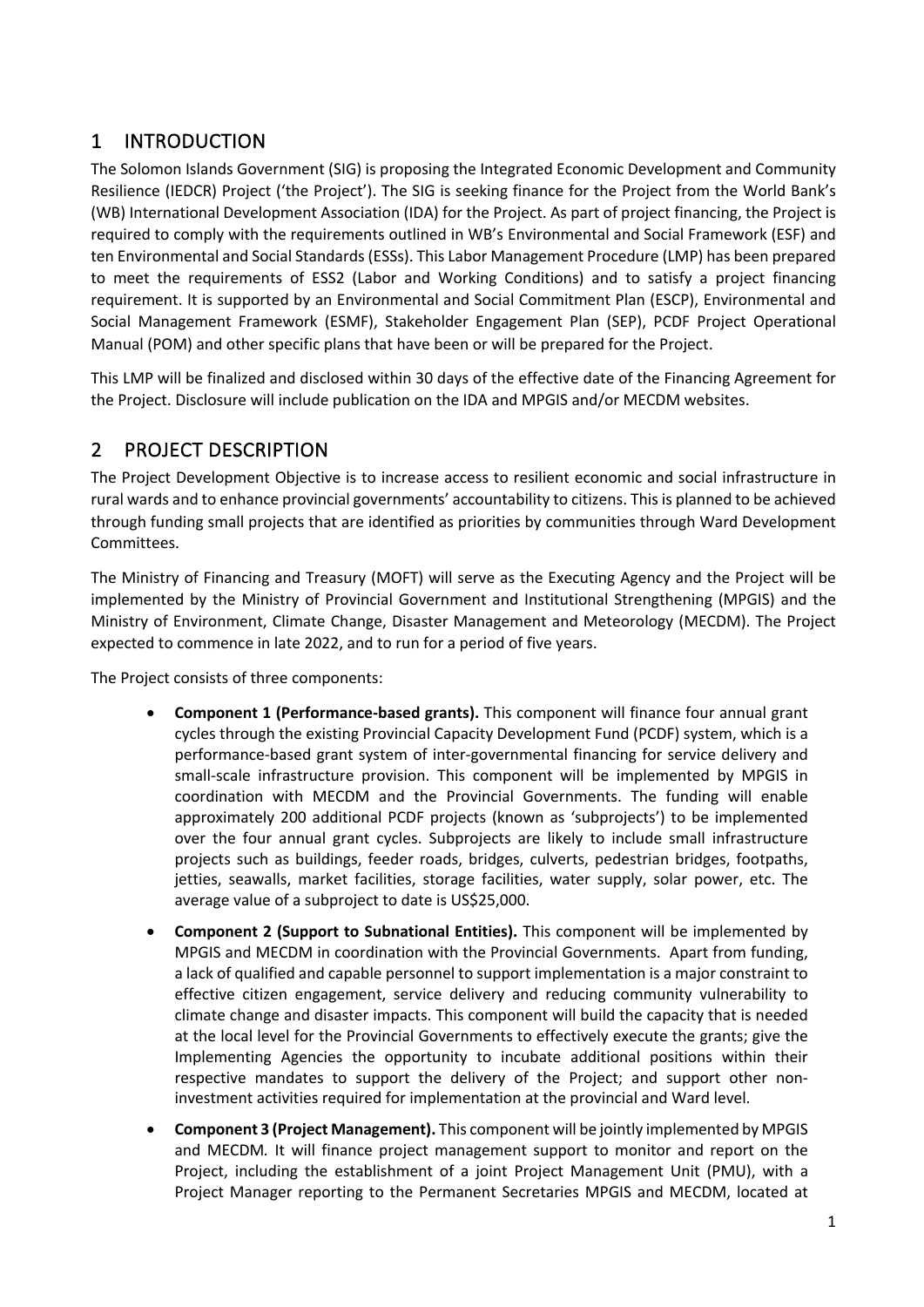MPGIS' headquarters in Honiara. The PMU will support the implementing agencies to implement and monitor the Project, including financial management, procurement, work planning, consolidated reporting, overall evaluation and monitoring, and oversee the Grievance Redress Mechanism. Staffing for these core functions has been kept to a minimum. The PMU will also support project media and communications activities, oversee the Project's compliance with the E&S requirements, commission beneficiary and stakeholder surveys, and build, operate, and maintain a Project Management Information Systems.

## 3 OVERVIEW ON LABOR USE ON THE PROJECT

## 3.1 Type of Project Workers

The scope of application of this LMP depends on the type of employment relationship between the Borrower and the project worker. The term 'project worker' (as defined in ESS2) refers to:

- Direct workers: people employed or engaged directly by the Borrower (including the project implementing agencies) to work specifically in relation to the project.
- Contracted workers: people employed or engaged through third parties<sup>1</sup> to perform work related to core functions<sup>2</sup> of the project, regardless of location.
- Primary supply workers: people employed or engaged by the Borrower's primary suppliers<sup>3</sup>.
- Community workers: people employed or engaged in providing community labor. Community workers will not be engaged as part of this Project.

Project workers include full- time, part-time, temporary and seasonal workers<sup>4</sup>.

Details of the project workers likely to be involved in the project are provided in the following sections.

#### 3.1.1 Direct workers

Direct workers on the Project will include:

- Staff assigned to the Project Management Unit (PMU) that will be established for the Project (e.g., roles covering project co-ordination, training, design, M&E, financial management, procurement specialist, media and communications, E&S oversight and engineering oversight).
- Staff assigned to the Project from MEDCM (e.g., Climate Change Adaptation and Risk Reduction Officers).
- Staff assigned to the Project from the provincial governments (e.g., Provincial Program Coordinators).
- Consultants to the PMU.

The total number of direct workers on the project is likely to be in the order of 20 to 30. Most direct workers will be required for the duration of the Project, with consultants to the PMU being engaged on an ad hoc basis as required.

 $1$  Third parties may include contractors, subcontractors, brokers, agents or intermediaries.

<sup>&</sup>lt;sup>2</sup> Core functions of a project constitute those production and/or service processes essential for a specific project activity without which the project cannot continue.

<sup>&</sup>lt;sup>3</sup> Primary suppliers are those suppliers who, on an ongoing basis, provide directly to the project goods or materials essential for the core functions of the project.

<sup>4</sup> ESS2 also applies to migrant workers, however, migrant workers have not been identified as likely to be involved in the IEDCR Project.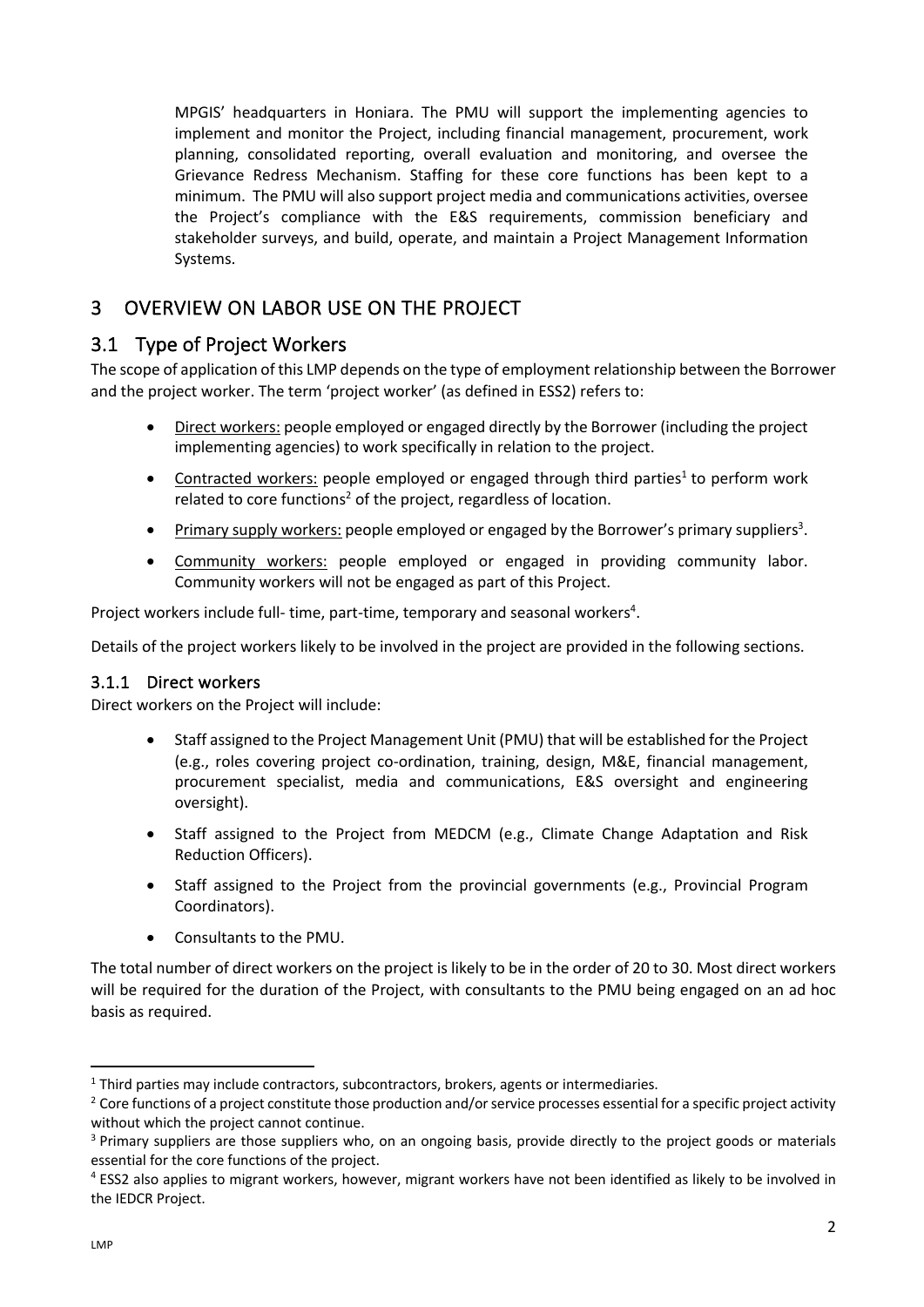#### 3.1.2 Contracted workers

Contracted workers on the Project will mainly be construction workers hired by contractors or subcontractors to complete civil works subprojects. Contracted workers on the Project will include laborers, trades people, machinery operators, truck drivers, etc.

The total number of contracted workers required for the project is likely to be in the order of 2,000. This estimate is based on the average number of contracted workers required for each subproject funded by the PCDF historically and the expectation that the WB funding will enable approximately 200 additional PCDF projects to be implemented over the duration of the Project.

Contracted workers will be required for the duration of construction of subprojects; however, each worker may only be required for several weeks or months.

#### 3.1.3 Primary supply workers

Primary suppliers will typically be required for civil works subprojects to be supported by the Project. They include local suppliers of construction materials (e.g., aggregates, timber, cement, roofing iron, solar panels, piping, electrical supplies, etc.) and equipment (e.g., machinery, tools, etc.).

Where contractors source materials or equipment directly from primary suppliers on an ongoing basis, the workers engaged by such primary suppliers are deemed "primary supply workers", as defined in ESS2. The number and type of primary suppliers will be determined at the project implementation stage. The timing of use of primary supply workers will cover the duration of construction of subprojects. The number of primary supply workers associated with the Project will be estimated during the implementation phase. Depending on supply and contracting arrangements, there may not be any workers who fit the definition of primary supply workers.

### 3.2 Summary of labor requirements

A summary of the Project labor requirements, including estimated number of workers and duration, is provided in Table 1.

| Type of project<br>workers | <b>Project</b><br>component | <b>Characteristics of project</b><br>workers                                                                                                                                               | <b>Timing of labor</b><br>requirements                                                                                         | Indicative number of<br>workers                                                |  |  |
|----------------------------|-----------------------------|--------------------------------------------------------------------------------------------------------------------------------------------------------------------------------------------|--------------------------------------------------------------------------------------------------------------------------------|--------------------------------------------------------------------------------|--|--|
| Direct workers             | Components 1, 2<br>and $3$  | Technical staff forming the<br>PMU, in the provincial<br>governments and in the<br>MEDCM.<br>International and national<br>specialist consultants.                                         | <b>Duration of Project</b>                                                                                                     | 20 to 30                                                                       |  |  |
| Contracted<br>workers      | Component 1                 | Construction workers hired by<br>contractors or subcontractors<br>to complete civil works<br>subprojects including laborers,<br>trades people, machinery<br>operators, truck drivers, etc. | Duration of<br>construction of<br>subprojects; however,<br>each worker may only<br>be required for several<br>weeks or months. | Around 2 to 30 per<br>subproject, averaging<br>approximately 10 per<br>project |  |  |
| Primary supply<br>workers  | Component 1                 | Workers engaged by local<br>suppliers of construction<br>materials and equipment.                                                                                                          | Duration of<br>construction of<br>subprojects                                                                                  | To be determined<br>during implementation                                      |  |  |

#### **Table 1: Summary of labor requirements**

# 4 ASSESSMENT OF KEY POTENTIAL LABOR RISKS ACTIVITIES

The Project will demonstrate high standards of human resource management and adhere to Solomon Islands national labour and Occupational Health and Safety (OSH) legislation and international instruments including International Labour Office conventions ratified by Solomon Islands.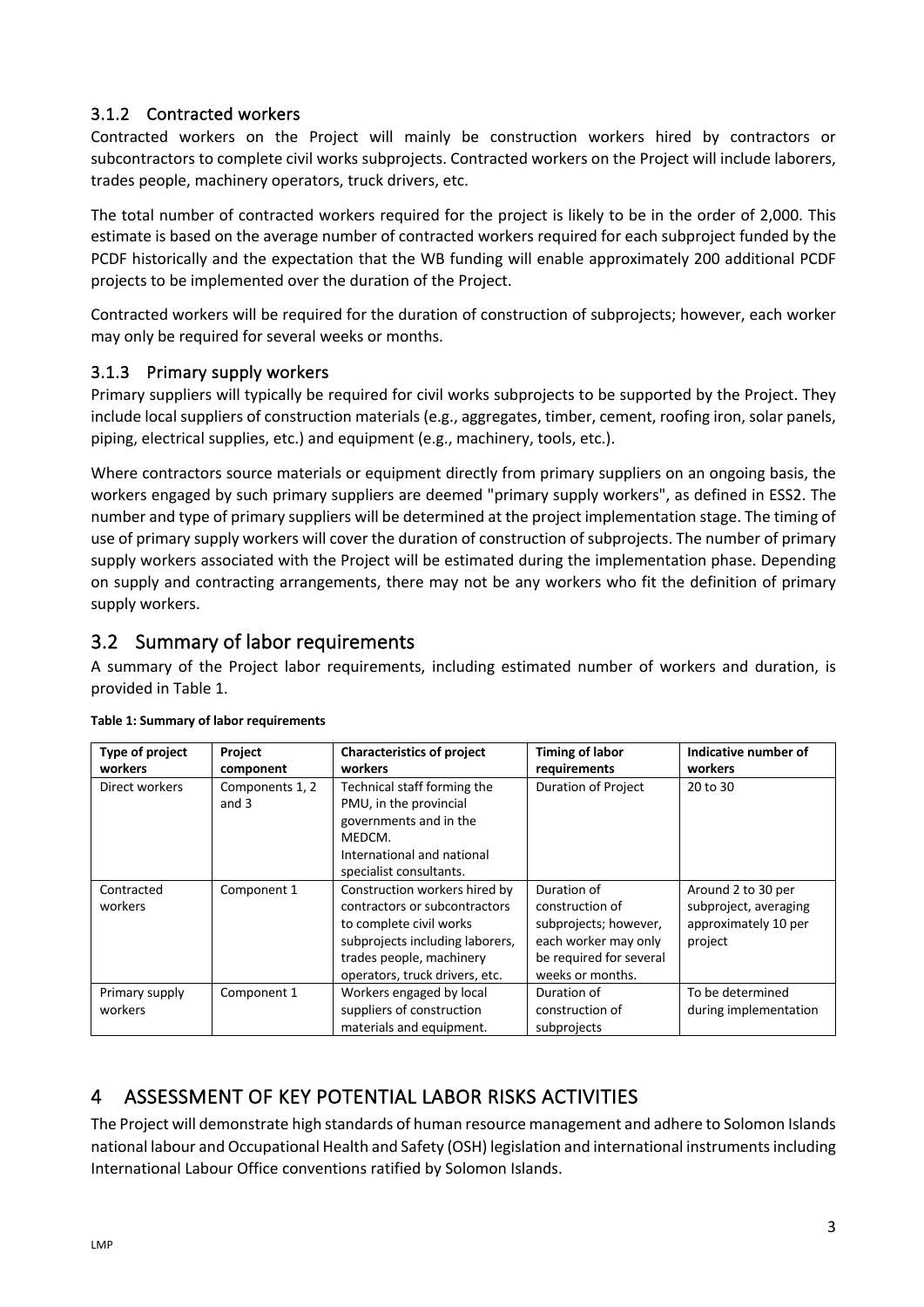The understanding and management of OHS risks at worksites in the Solomon Islands is generally poor and this exacerbates the risks of accidents and exposure to hazardous materials. As such, there will need to be an emphasis of worker safety and risk mitigation (e.g., use of Personal Protective Equipment (PPE), worker training, supervision, provision of appropriate tools, scaffolding for working at heights, etc.). Traffic safety in the Solomon Islands is also an issue with roads often being poorly maintained and vehicles not always equipped with standard safety features. Direct workers (e.g., PMU staff) will travel between provinces most likely via boat, and there is a need to ensure that the vessel is equipped with appropriate safety equipment (e.g., life jackets, first aid kit, GPS tool, and radio).

Contractors and suppliers who will employ project workers are likely unfamiliar with the labor and working condition requirements and there is a risk that such requirements will not be met. There is a need to ensure that contractors, suppliers, and their project worders are provided with information relating to labor and working conditions and understand the workers grievance mechanism. There is also a risk of child labor being engaged for project activities and this will require particular attention. Contractors and suppliers may use children for economic reasons and and/or not verify the ages of potential workers.

Vulnerable and disadvantaged people (e.g., women and persons with disabilities) may be subject to increased risk of exclusion from employment opportunities under the Project. Lack of equal pay for equal work for men and women is also a risk. Sexual harassment and other forms of abusive behaviour by workers will also have the potential to compromise the safety and wellbeing of the vulnerable groups of workers and local communities, while adversely affecting project performance. This will also include potential sexual exploitation or harassment in recruitment or retention of skilled or unskilled female workers supported under the project.

The key labor risks are summarized in Table 2.

| <b>Project Activity</b>                                                                                                                                                                                                                                                                                         | <b>Project</b><br>component  | <b>Key Labor Risks</b>                                                                                                                                                                                                                                                                                                                                                                                                                                                                                                                              |
|-----------------------------------------------------------------------------------------------------------------------------------------------------------------------------------------------------------------------------------------------------------------------------------------------------------------|------------------------------|-----------------------------------------------------------------------------------------------------------------------------------------------------------------------------------------------------------------------------------------------------------------------------------------------------------------------------------------------------------------------------------------------------------------------------------------------------------------------------------------------------------------------------------------------------|
| General Project administration and<br>implementation (project co-ordination,<br>hiring of consultants, monitoring and<br>reporting,<br>financial<br>management,<br>audits, E&S management, training,<br>design, M&E, financial management,<br>communications,<br>procurement,<br>and<br>engineering oversight). | Components 1,<br>$2$ and $3$ | Risk of travel-related incidents when visiting subproject<br>sites and provincial offices, including motor vehicle<br>accidents, and boating accidents.<br>Risk of psychological distress, fatigue and stigma due to the<br>nature of their work.<br>Risk of exposure to (and spread of) COVID-19 through<br>travel between provinces when visiting subproject sites and<br>provincial offices.<br>Exposure to construction-site related risks when visiting<br>subprojects under construction (see following row).                                 |
| Construction works associated<br>with<br>subprojects.                                                                                                                                                                                                                                                           | Component 1                  | Risks of workplace accidents, particularly when operating<br>٠<br>construction equipment, when working at height on<br>building construction, and when handling heavy equipment<br>and materials.<br>Risks from exposure to hazardous substances (dust,<br>cement, chemicals used in construction, etc.)<br>Terms of employment (employment period, working hours,<br>remuneration, tax and insurance payments etc.) are not<br>secured by contractual agreements.<br>Workers suffer discrimination and lack of equal opportunity<br>in employment. |

#### **Table 2: Key Labor Risks**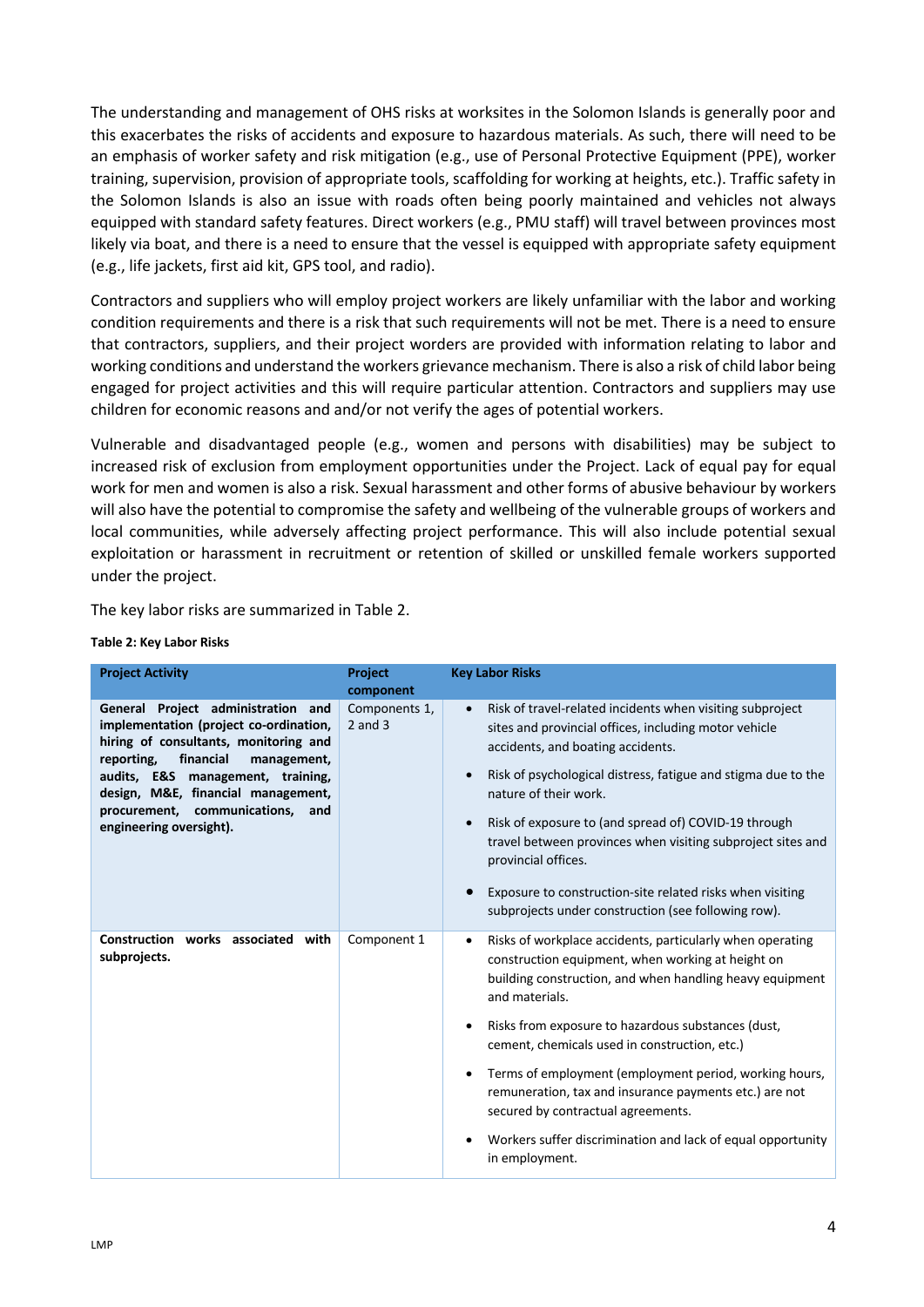|                                                                            |             | Use of child labour contravenes national legislation and<br>international conventions ratified by Solomon Islands.<br>Workers exposed to Sexual Exploitation and Abuse (SEA),<br>Gender Based Violence (GBV) and/or Violence Against<br>Children (VAC). |
|----------------------------------------------------------------------------|-------------|---------------------------------------------------------------------------------------------------------------------------------------------------------------------------------------------------------------------------------------------------------|
| <b>Transportation</b><br><b>of</b><br>construction<br>materials, equipment | Component 1 | Road traffic accidents expose workers to hazardous<br>materials<br>Risk of travel-related incidents when transporting materials<br>and equipment including motor vehicle accidents, and                                                                 |
|                                                                            |             | boating accidents.<br>Risks of accidents when handling heavy equipment and<br>materials.                                                                                                                                                                |
|                                                                            |             | Risk of exposure to (and spread of) COVID-19 through<br>travel.                                                                                                                                                                                         |

## 5 OVERVIEW OF LABOR REGULATION

#### 5.1 National requirements

The principal legislation governing labor management in the Solomon Islands includes:

- Labour Act (Revised Edition 1996) provides an overarching framework for labour legislation, establishing standards in relation to:
	- o Days and Hours of Work
	- o Payment of Wages
	- o Written Contracts of Employment
	- o Maternity Leave
	- o Child labour
	- o Care of workers
	- o Termination of employment
- Trade Unions Act (Revised Edition 1996), which regulates the registration, leadership and operation of trades unions in Solomon Islands.
- Workmen's Compensation Act (Revised Edition 1996) makes provision for compensation to workmen injured at work in Solomon Islands, it also includes occupational diseases.
- National Provident Fund Act (Revised Edition 1993) requires employers to pay contributions for any employee under a contract of service or apprenticeship.
- Unfair Dismissal Act (Revised Edition 1996) provides a remedy for employees who may be unfairly dismissed and establishes right of referral to the Trade Disputes Panel.
- Safety at Work Act (1982) designed to establish safe systems of work to eliminate or minimize the risks to health, safety and welfare. Under the Safety at Work Act, employer has the duty to:
	- o Ensure the health, safety and welfare of all employees including part- and full-time workers, temporary workers, and work experience people.
	- o Inform, instruct and supply relevant information to all employees.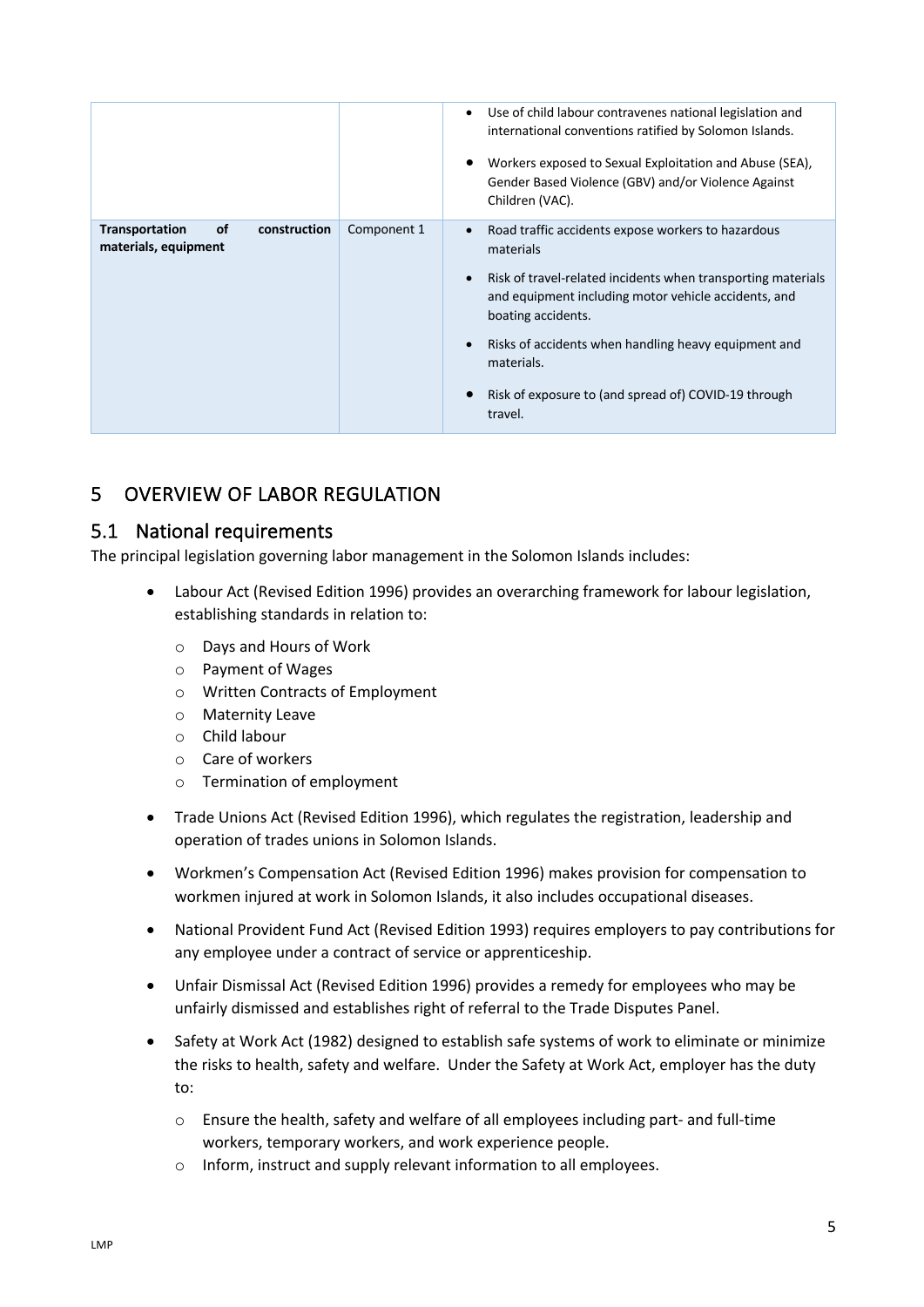- $\circ$  Ensure that all plant, machinery and systems of work are safe and without risk to health and safety.
- o Ensure that the premises are safe to use and that all hazardous processes are either eliminated or adequately controlled.
- o Ensure that adequate training is supplied to staff where applicable.
- o Ensure freedom from discrimination, harassment, bullying or violence in the workplace.
- $\circ$  Ensure the health and safety of others who are not employed by employer but may be affected by their undertaking, for example visitors or contactors.

Solomon Islands has in addition ratified the following International Labour Organisation (ILO) Conventions:

- C029 Forced Labour Convention, 1930
- C087 Freedom of Association and Protection of the Right to Organise Convention, 1948
- C098 Right to Organise and Collective Bargaining Convention, 1949
- C105 Abolition of Forced Labour Convention, 1957
- C111 Discrimination (Employment and Occupation) Convention, 1958
- C138 Minimum Age Convention, 1973
- C182 Worst Forms of Child Labour Convention, 1999

The Gender Equality and Women's Development (GEWD) Policy 2016 – 2020 is the overarching policy framework for achieving gender equality and women's human rights in Solomon Islands. SIG has in addition adopted other national and international frameworks and commitments such as the Convention on the Elimination of All forms of Discrimination against Women (CEDAW) and the Sustainable Development Goals (SDGs) are also fundamental to the purpose of the GEWD Policy. The Policy places the promotion of gender equality at the heart of the government's mission and recognizes that continuing to invest in women's empowerment is vital to achieving gender equality, including improved economic status of women, and recognizes the need to work to address attitudinal and institutional barriers to gender equality.

#### 5.2 Requirements of ESS 2

The requirements of ESS2 cover the following areas: (a) working conditions and management of worker relationships; (b) protecting the workforce; (c) workers' access to a grievance redress mechanism; and (d) OHS measures.

Working conditions and management of worker relationships include requirements that:

- Project workers are provided with clear terms and conditions of employment, consistent with national legal requirements.
- The principles of non-discrimination and equal opportunity are applied to project workers, and vulnerable project workers are protected.
- The rights of workers to form workers organisations, consistent with national law, are respected.

Protecting the workforce requirements include:

- Provisions to prevent the employment of children below the age of 14 or the national legal minimum, whichever is higher, and restrictions on the employment of children under 18;
- Prevention of forced labor.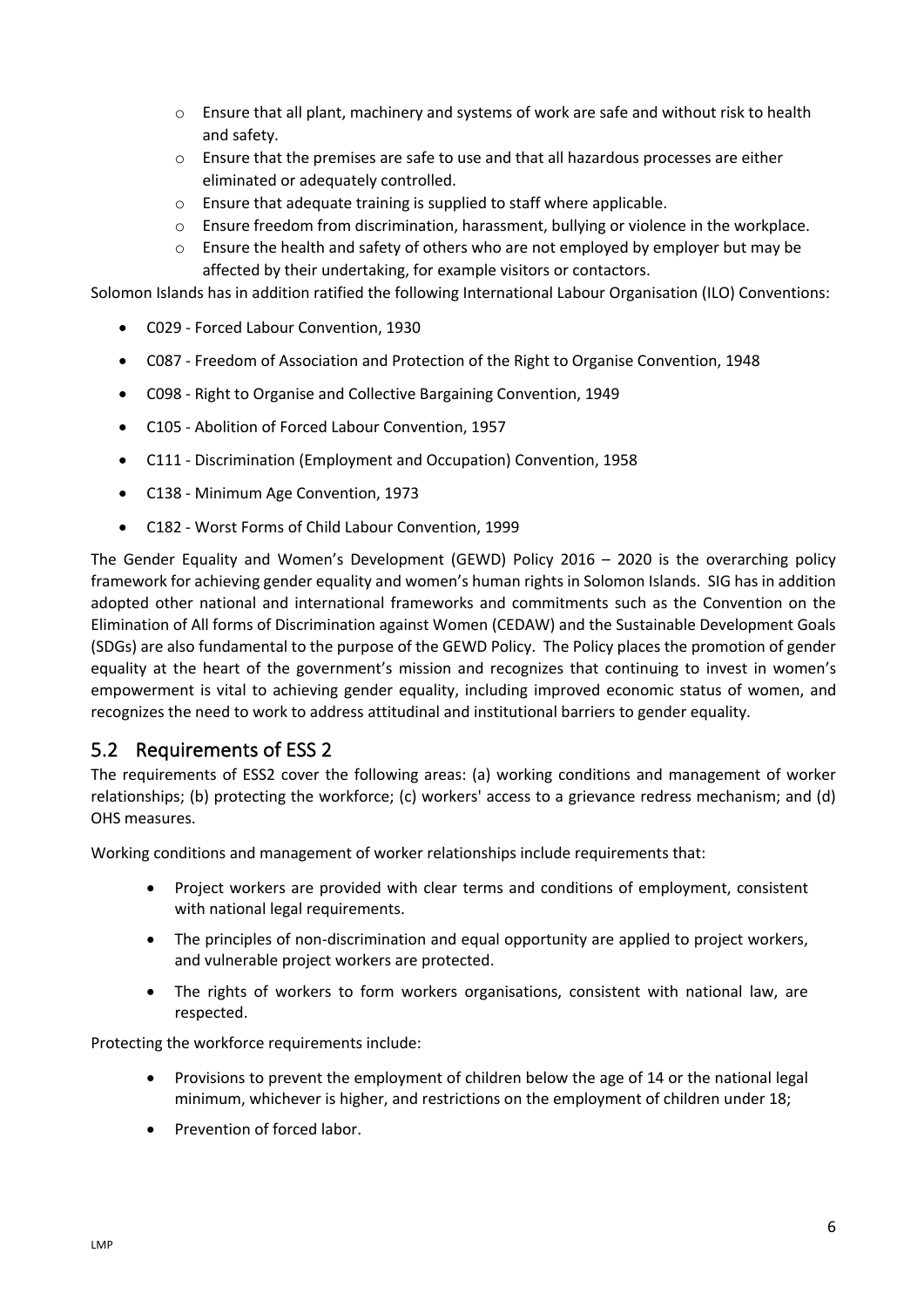• Requirement for direct and contracted workers to have access to a grievance mechanism. The grievance mechanism for contracted workers must be provided by the direct employer and is separate from the project grievance mechanism.

OHS requirements must address:

- Identification of potential hazards to project workers, particularly those that may be lifethreatening.
- Provision of preventative and protective measures, including modification, substitution or elimination of hazardous conditions or substances.
- Training of project workers and maintenance of training records.
- Documentation and reporting of occupational accidents, diseases and incidents.
- Emergency prevention preparedness and response arrangements to emergencies.
- Remedies for adverse impacts, including occupational injuries, deaths, disabilities and disease.

#### 5.3 Gap analysis and Measures

Common employment practice in the Solomon Islands frequently varies from the provisions of the Labor Law, which are not widely known or understood. For example, OHS measures are not linked to bidding documents to make it a contractual obligation for contractors. Other gaps between the common practice of the national labor legislation and the World Bank ESS2 requirements may include:

- No clear enforcement mechanism for the existing rules on non-discrimination and equal opportunity. It is not clear that quotas for the employment of people with disabilities are set as required by the law and / or enforced in practice.
- Although the law guarantees workers' rights to unionise, labor unions are prominent in the public sector (including Provincial Governments) but not common in other sectors.
- Employment of children is a risk and there is a need for heightened focus on OHS, grievance mechanisms in relation to child labor.
- Enforcement of safety standards is weak, especially in informal sectors and in the construction industry.
- Despite employers' legal liability for workplace accidents, construction workers may not be covered by insurance.

Project measures will need to close the gaps between national labor legislation and ESS2 and also include measures to enforce compliance with national labor legislation where these are consistent with ESS2. Furthermore, when there are differences between national labor legislation and ESS2, the more stringent provisions will be applied. Annex 2 provides more information about gaps between common practice and ESS2 requirements, including terms and conditions of employment.

## 6 ROLES AND RESPONSIBILITIES FOR PROJECT LABOR MANAGEMENT

#### 6.1 Project Management

A Project Management Unit (PMU), based in Honiara, will be jointly managed by MPGIS and MECDM to implement and oversee the project on behalf of the agencies. The PMU will work closely with the dedicated staff based in the provinces (Provincial Program Coordinators; Climate Change Adaptation and Risk Reduction Officers [CCARROs]) who will be trained on the Project's reporting processes.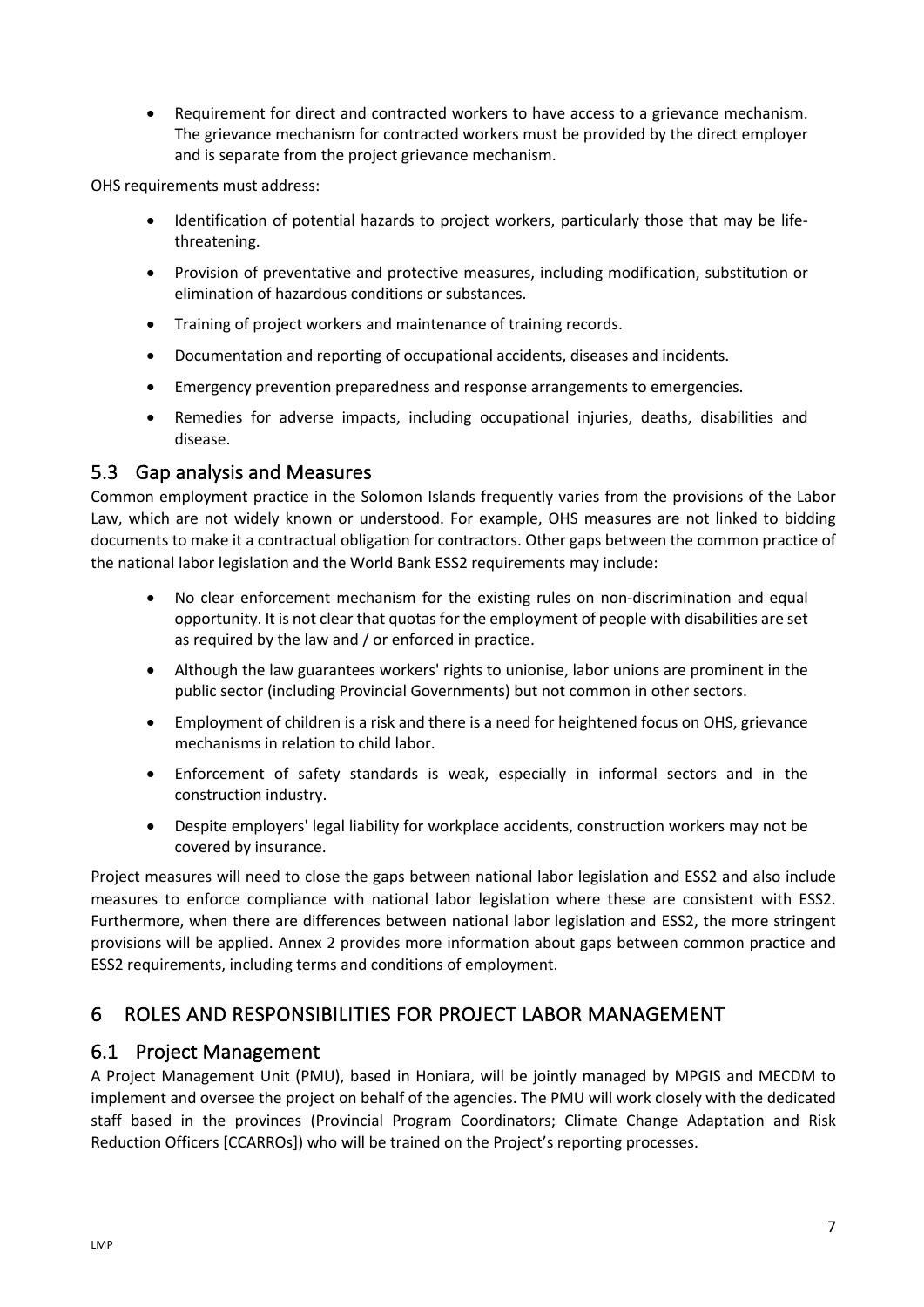The PMU will be responsible for Project management, implementation and coordination with other government ministries and stakeholders. The Project Manager will oversee the overall implementation of the Project, supported by the Provincial Engineers, PMU E&S Specialist and CCARROs. The Project Manager, with support of the E&S team, will be responsible for the following within their responsibility area:

- Implementing this LMP with respect to Direct Workers (e.g., PMU staff and other positions driectly funded by the Proejct).
- Ensuring that the grievance redress mechanism for Project workers is established and implemented and that workers are informed of its purpose and operation.
- Have a system for regular monitoring and reporting on labor and occupational safety and health performance; and data collection, monitoring, and analysis of the LMP as part of the Project's M&E activity.

#### 6.2 Contractor Management

The day-to-day oversight of contractors will be the responsibility of the Provincial Engineers, who will undertake this role in conjunction with the CCARROs and Provincial Planning Coordinators, and under the direction of the Provincial Secretary. They will be responsible for:

- Ensuring that contractors and primary suppliers comply with their responsibilities under this LMP (see Section 6.3).
- Monitoring to verify that contractors and primary suppliers are meeting labour and OHS obligations toward contracted workers as required by national legislation and ESS2.
- Monitoring contractors and primary suppliers' implementation of this LMP.
- Monitoring compliance with occupational health and safety standards at contractor workplaces in line with the national occupational health and safety legislation.

#### 6.3 Contractors

Contractors are responsible for management of their workers or subcontracted workers in accordance with their responsibilities under this LMP, which will be supervised as described above.

Contractors will be responsible for the following:

- To obey requirements of the national legislation (including any emergency regulations) and this LMP.
- Maintain records of recruitment and employment process of contracted workers.
- Communicate clearly job description and employment conditions to contracted workers.
- Provide workers with evidence of all payments made, including benefits and any valid deductions (and provide copies to the Provincial Treasurer for record keeping).
- Maintain records regarding labour conditions and workers engaged under the Project, including contracts, registry of induction of workers including Code of Conduct, hours worked, remuneration and deductions (including overtime).
- Maintain records of training/induction dates, number of trainees, and topics.
- Assign a designated safety officer, conducting training on and implementing OHS measures and measures, recording safety incidents, results of root cause analysis<sup>5</sup>, and implimentation of remedial and preventive activities required (for example, revised job safety analysis, new

<sup>&</sup>lt;sup>5</sup> Process of discovering the root cause of an incident to identify appropriate measures from preventing the incident from reoccurring.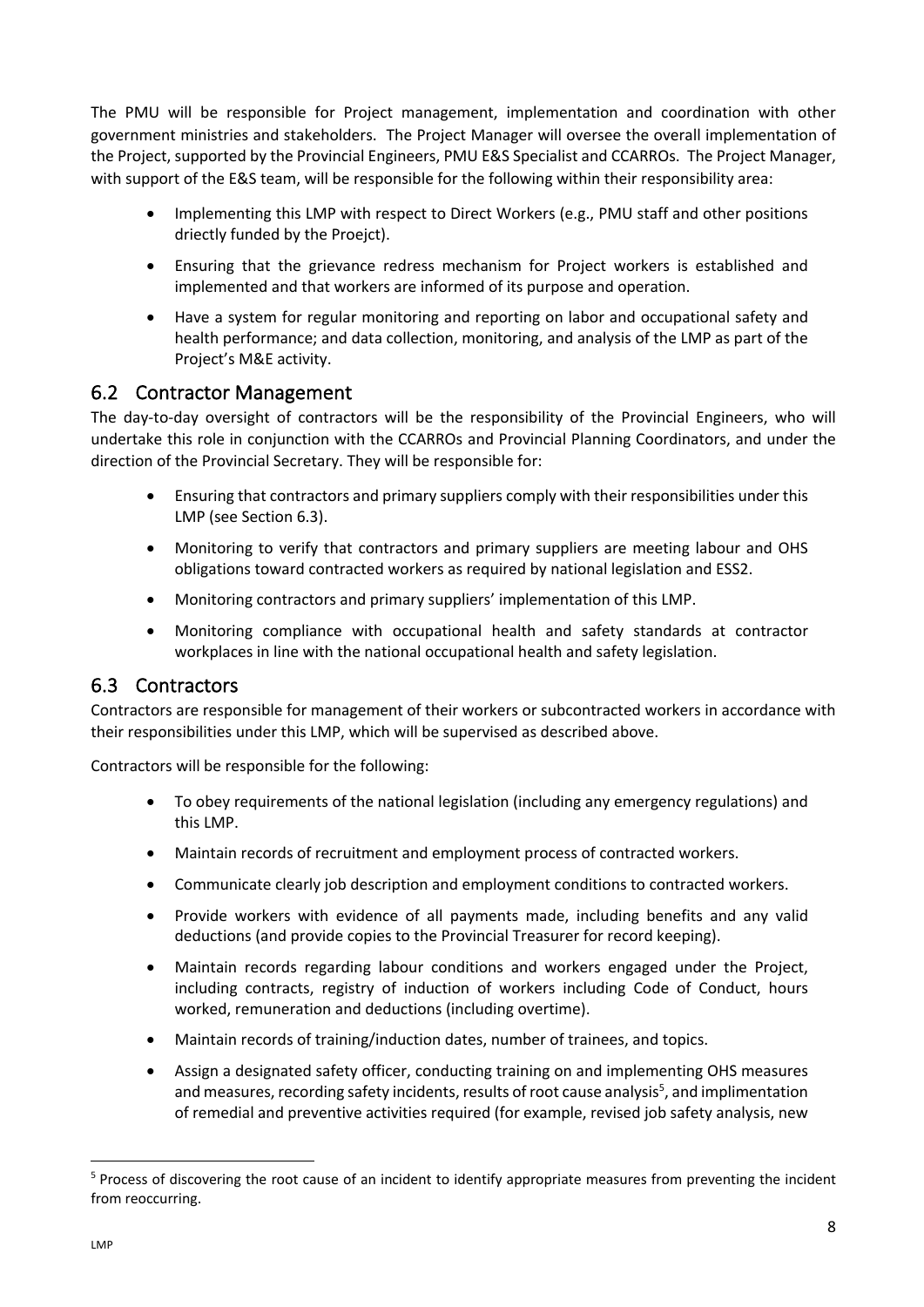or different equipment, skills training, etc.). Incident reporting requirements are further detailed in the ESMF.

- Maintain records of recruitment and employment of contracted workers (including subcontractors) with age verification to avoid child labor.
- Provide induction and regular training to contracted workers on environmental, social and occupational health and safety issues.
- Require Primary Suppliersto identify and address risks of child labor, forced labor and severe safety issues, and risks of equity and discrimination for primary supply workers.
- Implement the grievance redress mechanism for workers, maintaining records of any worker grievances including occurrence date, grievance, and date submitted; actions taken and dates; resolution (if any) and date; and follow-up outstanding.
- Ensure that all contractor and subcontractor workers understand and sign the Code of Conduct (Annex 1) before the commencement of works, take all other measures to address risks of sexual exploitation and abuse and supervise compliance with such measures.
- Establish a system for regular review and reporting on labour, and occupational safety and health performance.
- Supervise their subcontractors' adherence to these requirements.

#### 6.4 Monitoring and reporting

The PMU will monitor implementation of the LMP and report on activities and outcomes in the periodic and annual project reports. Reporting will include:

- Awareness-raising materials produced and training undertaken.
- Outcomes of recruitment of direct project workers by age group, gender and ethnicity
- Summary reports on the worker grievance mechanism which would be prepared by the Provincial Program Coordinator.
- Records of occupational health and safety incidents. Incident reporting requirements are detailed in the ESMF.

#### 6.5 Implementation Support

Project activities associated with subprojects funded under the PCDF (Component 1) present the most significant labor-related risks associated with the Project. The PCDF has been operational since 2008, however, the application ESS2 to the fund is new and it is unlikely that staff (or contractors) will be familiar with the requirements.

The WB will provide implementation support and additional technical specialists will be hired as needed to ensure quality of implementation and drawing upon global experiences. Support will include:

- Implementation Support Missions, which will occur every six months and, subject to COVID-19 restrictions lifting, will include visits to randomly selected subproject sites to assess and physically verify the work financed by the Project.
- Capacity building and coordination, which will include training (including on the WB ESF) and support to be delivered prior to Project effectiveness and during implementation.
- Interim technical discussions and field visits.
- Periodic procurement post review.
- Various progress reports (e.g., quarterly progress reports., third-party impact evaluation reports, mid-term reports, audit reports, etc.).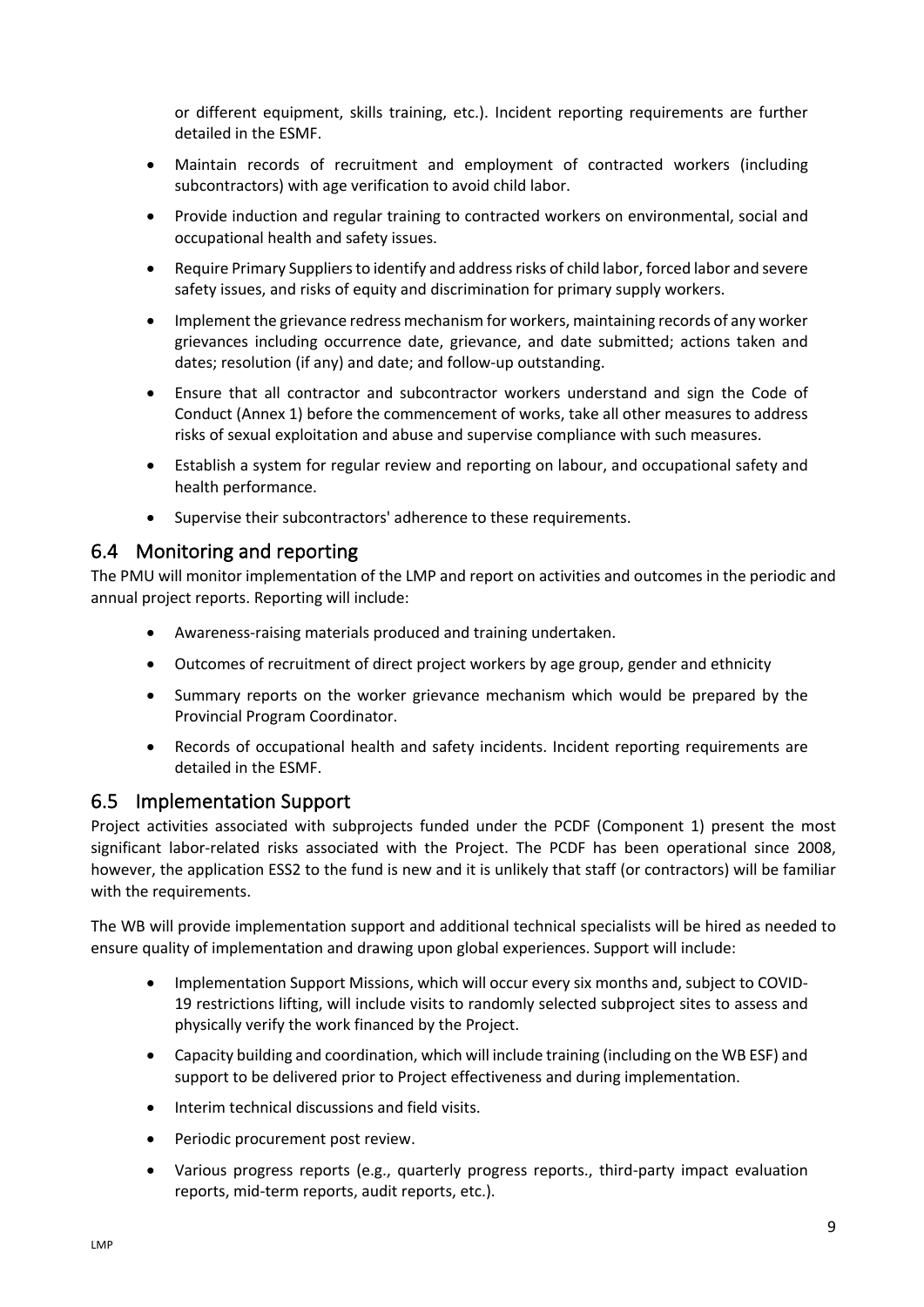## 6.6 Summary of Labor Management Responsibilities

A summary of the responsibilities for labor management is provided in Table 3.

**Table 3: Summary of Labor Management Responsibilities**

| <b>Key issues</b>                                                                            | <b>Direct workers</b>                                                               | <b>Contracted workers</b>                                                                                     | <b>Primary supply workers</b>                                                                                 |  |  |  |  |
|----------------------------------------------------------------------------------------------|-------------------------------------------------------------------------------------|---------------------------------------------------------------------------------------------------------------|---------------------------------------------------------------------------------------------------------------|--|--|--|--|
| Hiring and<br>managing<br>individual<br>project workers                                      | PMU / Provincial Team                                                               | Contractor/Subcontractor                                                                                      | n/a (outside the scope of ESS2)                                                                               |  |  |  |  |
| Direct workers will follow OHS<br><b>OHS</b><br>measures when visiting<br>construction sites |                                                                                     | Contractor/Subcontractor to<br>implement OHS measures on<br>construction sites                                | Contractor to require the<br>primary supplier to<br>identify/address child                                    |  |  |  |  |
| <b>Child labor and</b><br>forced labor                                                       | The contract for direct workers<br>does not allow child labor and<br>forced labor   | The contract for contract workers<br>does not allow child labor and<br>forced labor                           | labor/forced labor and serious<br>safety risks.                                                               |  |  |  |  |
| <b>Training</b>                                                                              | PMU / Provincial Team<br>Coordinators / Construction and<br>Supervision consultants | Contractor/Subcontractor                                                                                      | n/a (outside the scope of ESS2)                                                                               |  |  |  |  |
| Code of<br>conduct                                                                           | The contract for direct workers<br>will address relevant risks.                     | The contract for contract workers<br>will address relevant risks.                                             |                                                                                                               |  |  |  |  |
| Grievance<br>mechanism                                                                       | PMU to implement for Direct<br>Workers                                              | Contractor to implement for<br><b>Contractor Workers</b>                                                      |                                                                                                               |  |  |  |  |
| Monitoring and<br>reporting                                                                  | PMU / Provincial Coordinators<br>to monitor and report to World<br><b>Bank</b>      | Contractor to monitor and report<br>to PMU / Provincial Team to<br>monitor and report to World<br><b>Bank</b> | Contractor to monitor and<br>report to PMU / Provincial<br>Team to monitor and report to<br><b>World Bank</b> |  |  |  |  |

## 7 PROJECT LABOR POLICIES AND PROCEDURES

The project will apply the following policies and procedures to address the key labor risks identified in Chapter 4.

## 7.1 Terms and Conditions of Employment

Terms and conditions of direct workers are determined by their individual contracts. Recruitment procedures will be documented and filed in accordance with the requirements of national labour legislation and the ESS2. A standard forty hours per week employment should be practiced. Requirements and conditions of overtime and leave entitlements are agreed as part of individual contracts.

The Provincial Coordinators will ensure that contractors are aware of, and comply with, labour management and OHS policies and procedures outlined in this LMP.

Example terms and conditions of employment are provided in Annex 3.

## 7.2 Age of Employment

Solomon Islands has ratified both the ILO Minimum of Age Convention (C138) and the ILO Worst Forms of Child Labour Convention (C182). The minimum age of employment for this Project will be 18 years due to the hazardous working conditions. To ensure compliance, all employees will be required to produce a Tax Identification Number (TIN) as proof of their identity and age and this requirement is included in the bid evaluation form. Contractors and subcontractors will be required to receive approval for the specific procedures they will use to verify the ages of job applicants.

## 7.3 Anti-Discrimination

The employment of project workers under the project will be based on the principle of equal opportunity and fair treatment, and there will be no discrimination concerning any aspects of the employment relationship, such as recruitment and hiring, terms of employment (including wages and benefits),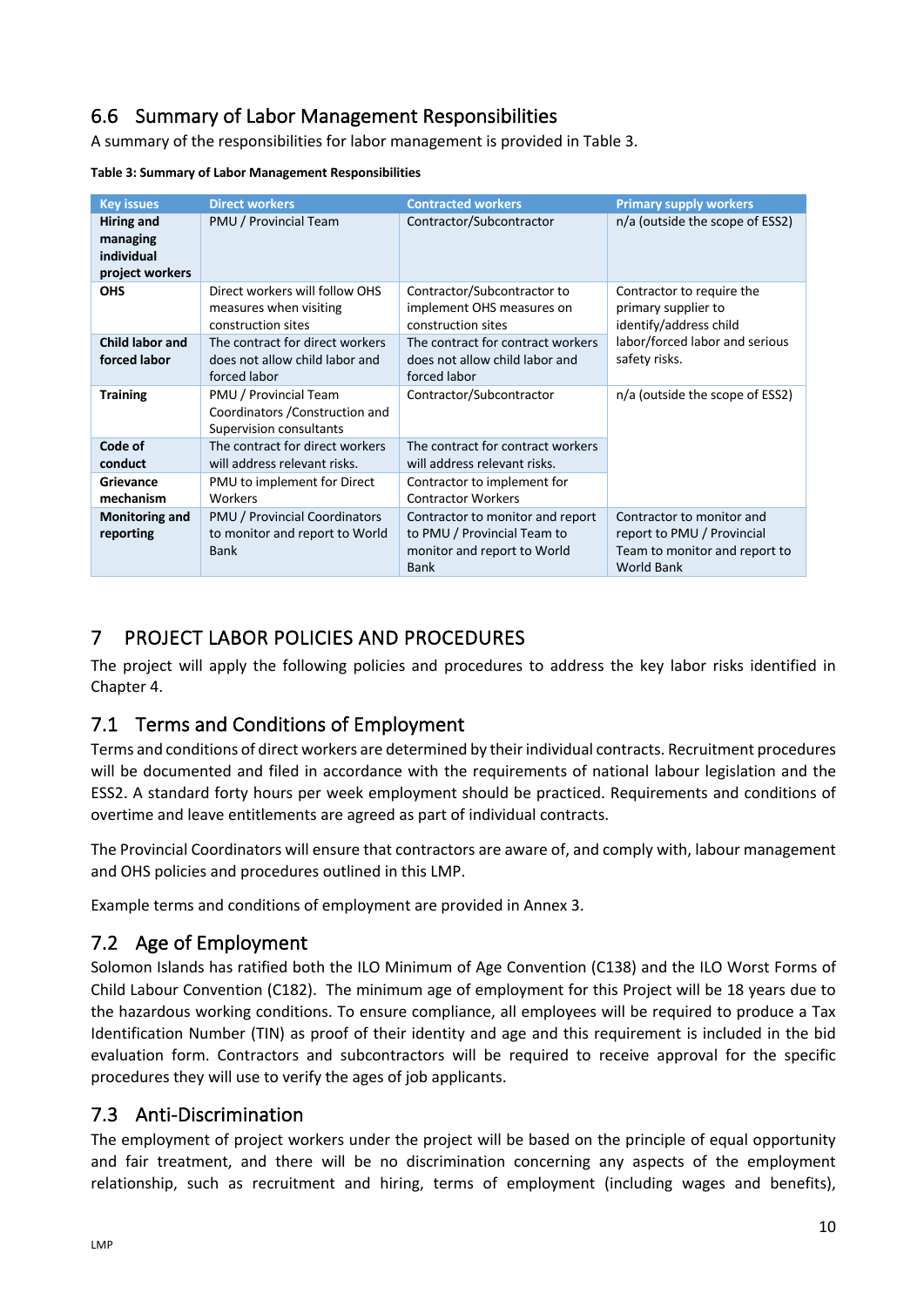termination and access to training. To address the risk of exclusion of vulnerable groups such as women and persons with disabilities from employment opportunities, the project will encourage the contractor to employ such groups as part of their unskilled workforce. The contractor will also be required to comply with the national Labor Code on gender equality in the workplace, which will include the provision of maternity leave and nursing breaks and sufficient and suitable toilet and washing facilities, separate from men and women workers where and when it is possible. The contractor will also be required to enable safety in the workplace to address potential sexual exploitation or harassment in recruitment or retention of skilled or unskilled female workers supported, and potential discrimination along ethnic lines under the project.

# 7.4 Occupational Health and Safety

The OHS measures of the Project are based on the requirements of the relevant sections of ESS2. The OHS measures will be designed and implemented to address:

- identification of potential hazards to project workers.
- provision of preventive and protective measures, including modification, substitution, or elimination of hazardous conditions or substances.
- training of project workers and maintenance of training records.
- documentation and reporting of occupational accidents, diseases and incidents.
- emergency prevention and preparedness and response arrangements to emergencies.
- remedies for adverse impacts such as occupational injuries and fatalities.

In the event of an incident the PMU shall report to the Bank as soon as becoming aware of such incidents and inform the relevant government authorities (where available) in accordance with national reporting requirements. Corrective actions shall be implemented in response to project-related incidents or accidents. The PMU or, where relevant the contractor, will be required to conduct a root cause analysis for designing and implementing further corrective actions. Incident management is further described in Section 6.4 of the ESMF.

## 7.5 Workers' Rights to Refuse Unsafe Work Environments

Workplace processes will be put in place for Project workers to report work situations that they believe are not safe or healthy. Project workers can remove themselves from a work situation which they have reasonable justification to believe presents an imminent and serious danger to their life or health. Project workers who remove themselves from such situations will not be required to return to work until an investigation has been conducted and necessary remedial action to correct the situation has been taken. Project workers will not suffer retaliation or otherwise be subject to reprisal or negative action for such reporting or removal. In the event of retaliation, the worker should submit a formal grievance which will be taken very seriously.

## 7.6 Sexual Exploitation and Abuse and Sexual Harassment

Solomon Islands has ratified the Convention on the Elimination of All Forms of Discrimination Against Women (CEDAW). By ratifying CEDAW, it has made a commitment to ensure that the principles of equality are adhered to and that discriminatory practices including sexual exploitation and abuse and sexual harassment are abolished. Provisions to prevent sexual exploitation and abuse and sexual harassment will be included in the Code of Conduct (Annex 1) for Project staff and for contracted workers in line with relevant international standards and national legislation.

## 7.7 Labor influx

Given the small number of workers required for each subproject and availability of local labor, the risk or labor influx is low. Nevertheless, the project will contractually require the contractor to preferentially recruit unskilled labor from the local communities.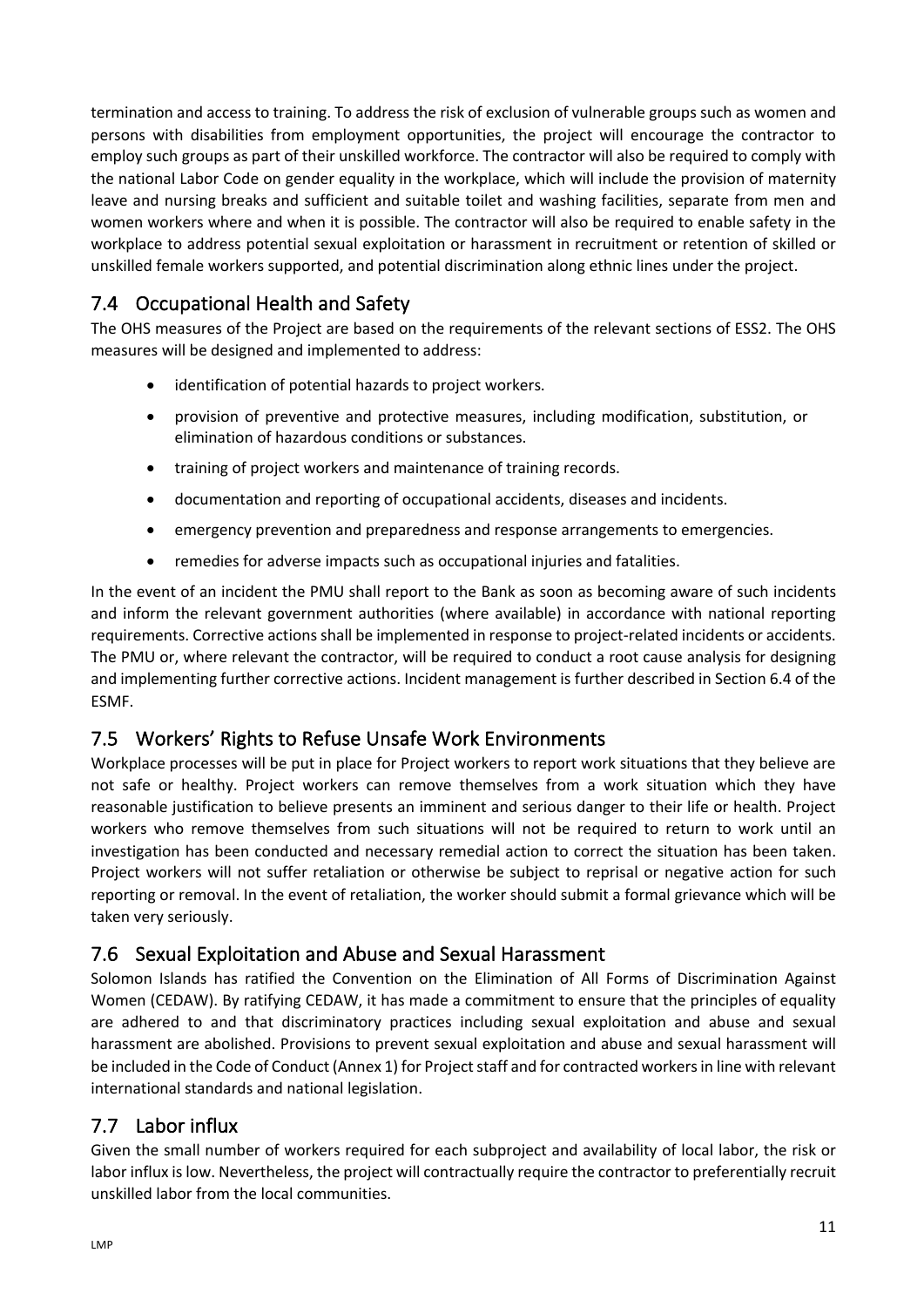## 7.8 Monitoring and reporting

The contractor shall report to the Provincial Secretary and the Provincial Program Coordinator on the status of implementation of the above policies and procedures on a monthly or quarterly basis. The PMU will then report on labor and occupational health and safety performance to the World Bank quarterly.

### 7.9 Workers' Grievance Management

A Worker's Grievance Mechanism (GM) will be established for project workers (direct workers and contracted workers) as required by ESS2. The workers' GM differs from the Project GM (which is provided in the SEP) as nature of workplace concerns of workers is usually different to general grievances related to the Project. For example, typical workplace grievances include demand for employment opportunities; labor wages rates and delays of payment; disagreement over working conditions; and health and safety concerns in the work environment.

The Worker's GM will be publicised to workers, easily accessible, and measures will be put in place to protect workers against reprisal for its use. The Worker's GM can be used to raise workplace related concerns including about the terms of employment, rights at work, unsafe or unhealthy work situations and others. If the issue cannot be resolved at the workplace level within seven days, it will be escalated to the Provincial Government where a nominated person will serve as the Grievance Focal Point to file the grievances and appeals. The Grievance Focal Point will coordinate with relevant departments/organizations and persons to address these grievances. The Project Manager will review the records on a quarterly basis and report on the grievances, response time and resolution status in a quarterly report to the WB.

The Worker's GM will indicatively operate as indicated below, although the steps and responsibilities may be refined by the PMU prior to implementation.

Workers GM Steps:

- 1. The complainant may report their grievance in person, by phone, text message, mail or email (including anonymously if required) to the initial focal point for information and raising grievances within their employee organisation (e.g., contractor, government departments, etc). For complaints that are satisfactorily resolved at this stage, the incident and resultant resolution will be logged and reported to the Grievance Focal Point.
	- 2. If the complainant is not satisfied, the initial focal point will refer the aggrieved party to the Grievance Focal Point within the Provincial Government. The Focal Point endeavours to address and resolve the complaint and inform the complainant in two weeks or less. For complaints that are satisfactorily resolved by the Focal Point, the incident and resultant resolution will be logged by the Focal Point. Where the complaint is not resolved, the Focal Point will refer to the Provincial Secretary for further action or resolution.
	- 3. If the complaint remains unresolved or the complainant is dissatisfied with the outcome proposed by the Provincial Secretary, the complainant may refer the matter to the appropriate legal or judicial authority, at the complainant's own expense. A decision of the Court will be final.

The Worker's GM is not an alternative or substitute for the legal system for receiving and handling grievances and does not preclude access to other judicial or administrative remedies that might be available under the law or through existing arbitration procedures. While all employees always have the right to access the legal system, the purpose of establishing a grievance mechanism is to provide an accessible and practical means to mediate and seek appropriate solutions, wherever possible.

The Worker's GM should have sensitive approach to GBV-related cases to avoid the risk of stigmatisation, exacerbation of the mental or psychological harm and potential reprisal. Where GBV-related cases are reported to the Worker's GM, it should immediately be referred to the appropriate service providers, such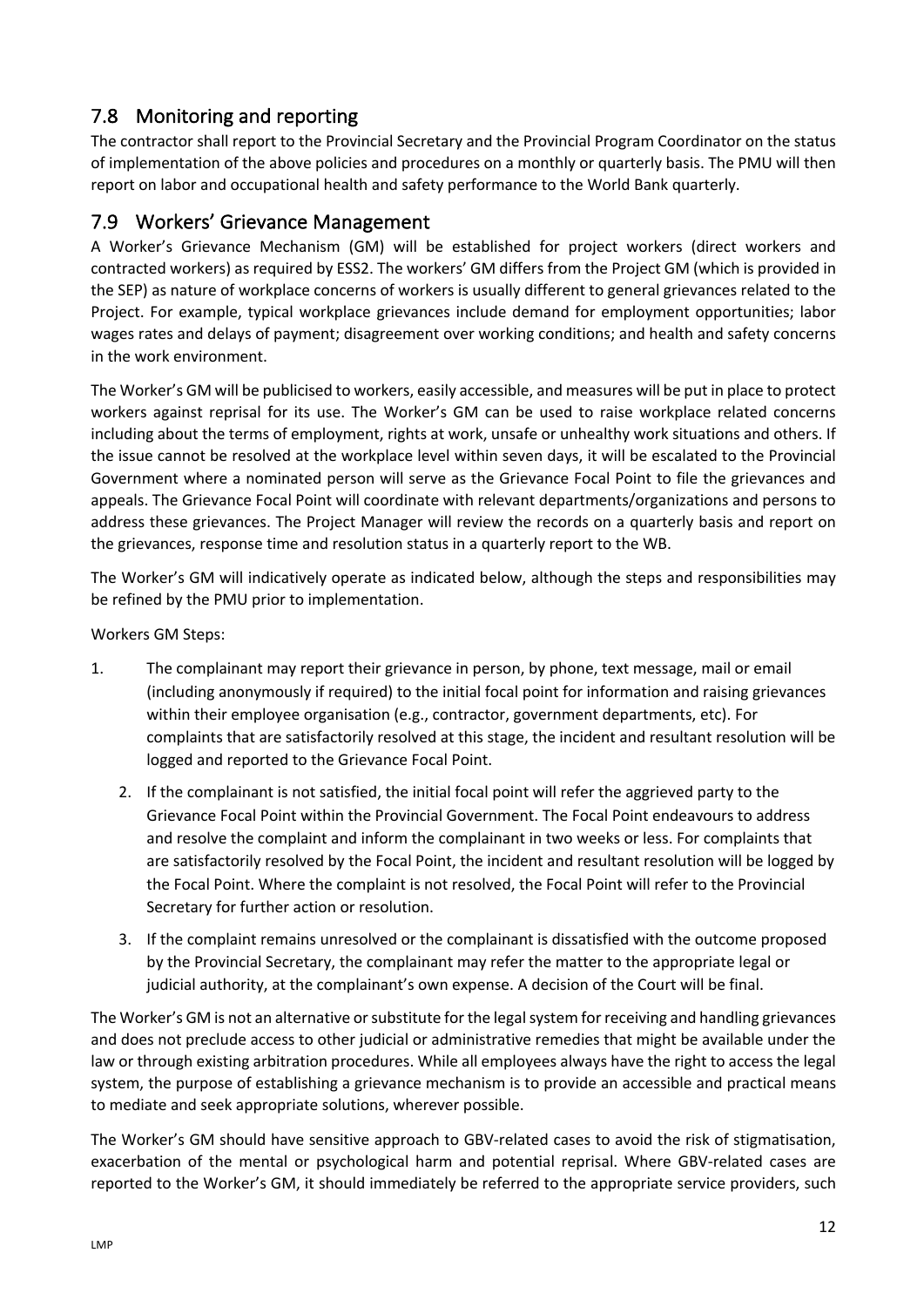as medical and psychological support, emergency accommodation, and any other necessary services. It should also be reported to the PMU who can advise on relevant service providers. Data on GBV cases should not be collected through the Worker's GM unless operators have been trained on the empathetic, nonjudgmental and confidential collection of these complaints. Only the nature of the complaint (what the complainant says in her/his own words) and additional demographic data, such as age and gender, can be collected.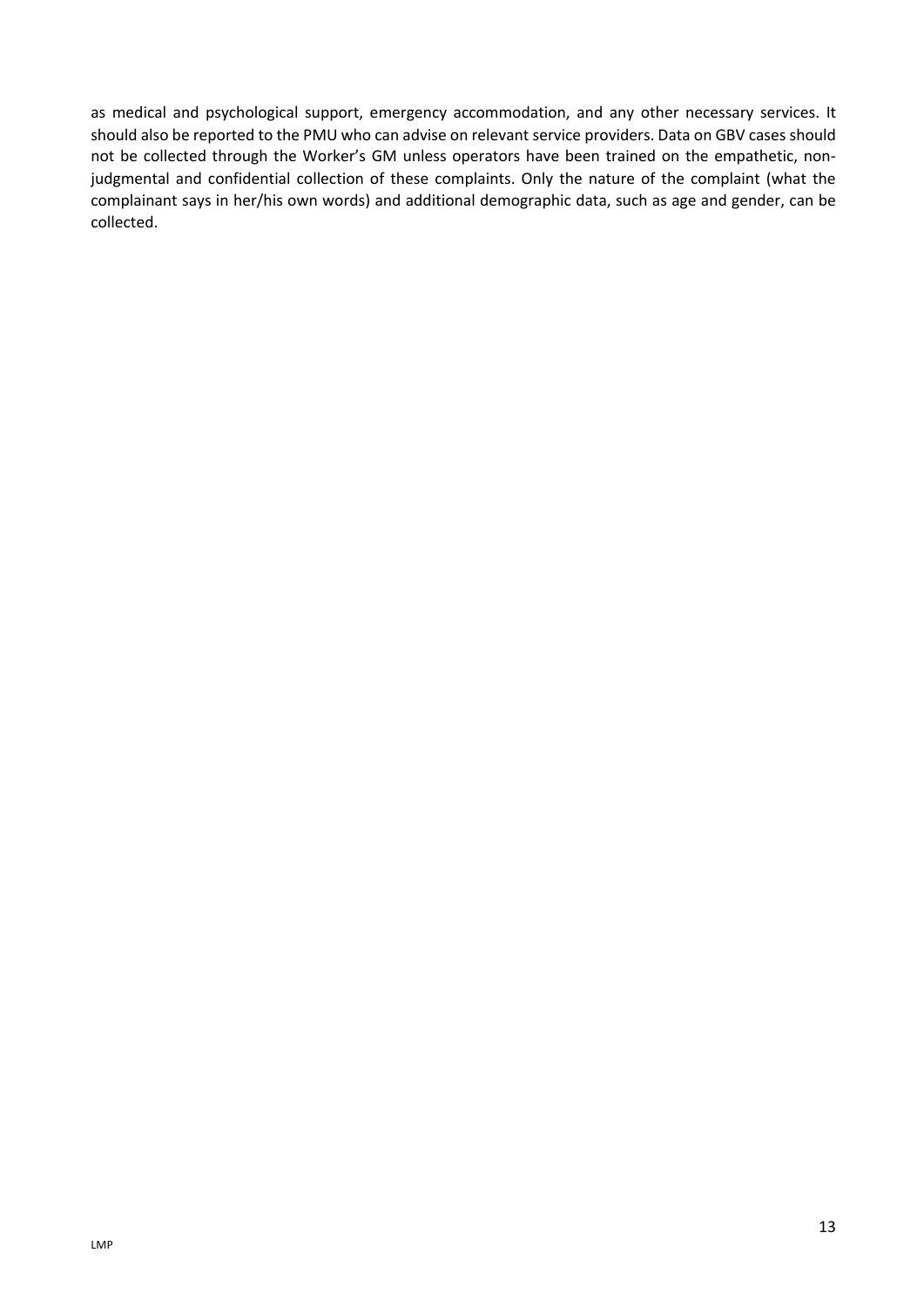## ANNEX 1: GUIDELINES ON CODE OF CONDUCT FOR CONTRACTOR'S WORKERS

#### **Guidelines on Code of Conduct6**

- 1. A satisfactory Code of Conduct will contain obligations on all project workers (including subcontractors' workers) that are suitable to address the following issues, as a minimum. Additional obligations may be added to respond to particular concerns of the municipality, the location and the project sector or specific project requirements.
- 2. The Code of Conduct should be signed by each worker to indicate that they have:
	- received a copy of the code;
	- had the code explained to them;
	- acknowledged that adherence to this Code of Conduct is a condition of employment; and
	- understood that violations of the code could result in severe consequences, up to and including dismissal, or referral to legal authorities.

If more appropriate for the workers, the Code of Conduct should be translated into the local language.

- 3. The contractor should conduct continuous awareness-raising and training activities to ensure that workers abide by the Code of Conduct (such as through toolbox talks). The contractor should also ensure that local communities are aware of the Code of Conduct and enable them to report any concerns. Such training materials could be prepared by the PMU E&S Specialist for distribution to all contractors through the CCARROs.
- 4. The issues to be addressed include:
	- Compliance with applicable **laws, rules, and regulations** of the jurisdiction
	- Compliance with applicable **health and safety requirements** (including wearing prescribed personal protective equipment (PPE), preventing avoidable accidents and a duty to report conditions or practices that pose a safety hazard or threaten the environment)
	- The use of illegal substances
	- **Non-Discrimination** (for example based on family status, ethnicity, race, gender, religion, language, marital status, birth, age, disability, or political conviction)
	- **Interactions with community members** (for example to convey an attitude of respect and non-discrimination)
	- **Sexual harassment** (for example to prohibit the use of language or behaviour, in particular towards women or children, that is inappropriate, harassing, abusive, sexually provocative, demeaning or culturally inappropriate)
	- **Violence or exploitation** (for example the prohibition of the exchange of money, employment, goods, or services for sex, including sexual favours or other forms of humiliating, degrading or exploitative behaviour)
	- **Protection of children** (including prohibitions against abuse, defilement, or otherwise unacceptable behaviour with children, limiting interactions with children, and ensuring their safety in project areas)

<sup>&</sup>lt;sup>6</sup> Refer also to WHO Code of Ethics and Professional Conduct for guidance (https://www.who.int/about/ethics/code\_of\_ethics\_full\_version.pdf)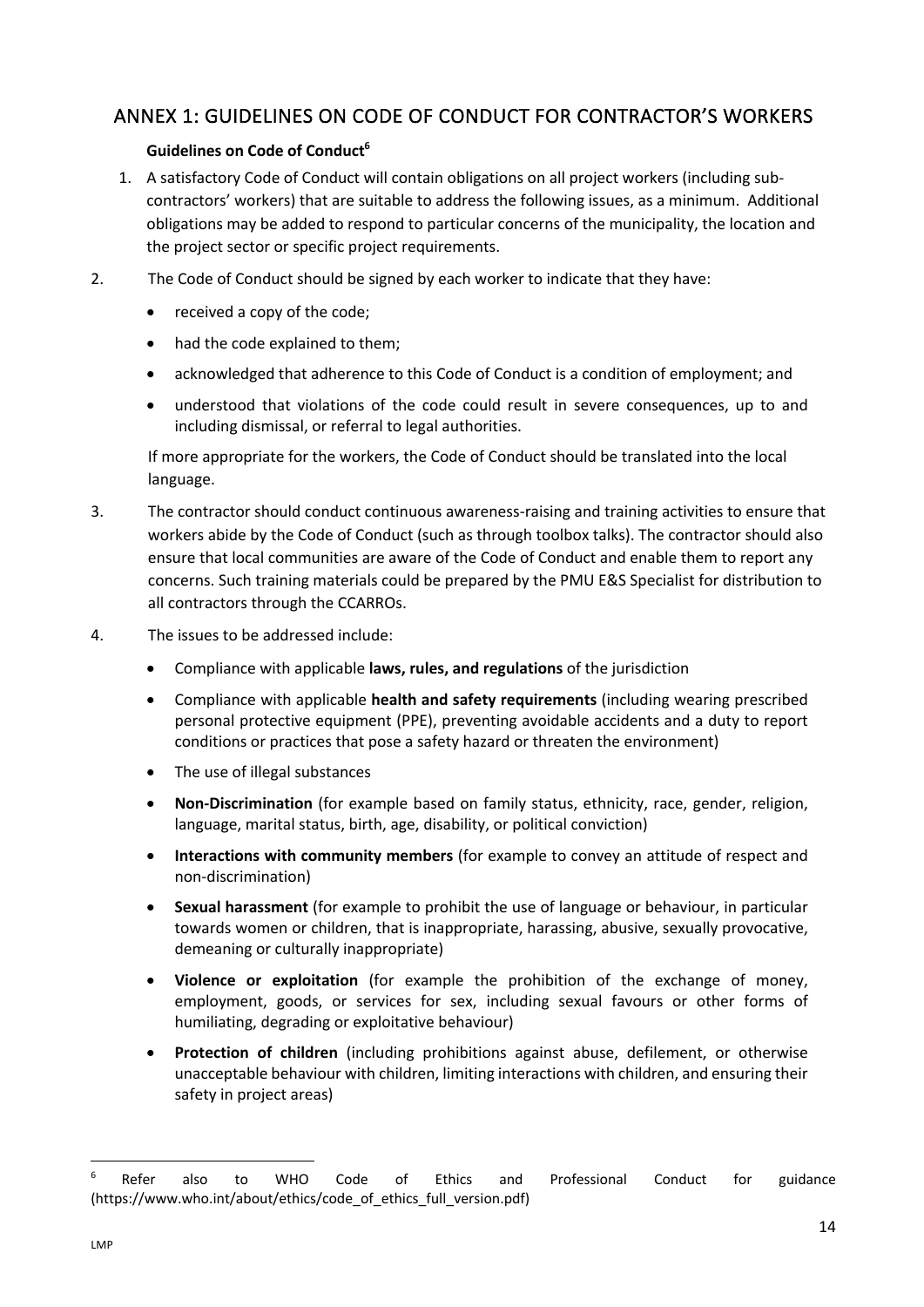- **Sanitation** requirements (for example, to ensure workers use specified sanitary facilities provided by their employer and not open areas)
- Avoidance of **conflicts of interest** (such that benefits, contracts, or employment, or any sort of preferential treatment or favours, are not provided to any person with whom there is a financial, family, or personal connection)
- **Respecting reasonable work instructions** (including regarding environmental and social norms)
- **Protection and proper use of a property** (for example, to prohibit theft, carelessness or waste)
- Duty to report violations of this code
- **No retaliation against workers** who report violations of the code, if that report is made in good faith.

#### **Template on Code of Conducts**

Note: The template on Workers Code of Conduct will also be integrated into the bidding/contractual document. The template should be refined by the contractor so that it is specific to their scope of work and operating environment.

| DO:                                                                                                                                                                     | <b>DO NOT:</b>                                                                                                   |
|-------------------------------------------------------------------------------------------------------------------------------------------------------------------------|------------------------------------------------------------------------------------------------------------------|
| USE THE TOILET FACILITIES<br>PROVIDED - REPORT DIRTY OR FULL<br><b>FACILITIES</b>                                                                                       | REMOVE OR DAMAGE VEGETATION<br>$\bullet$<br>WITHOUT DIRECT INSTRUCTION.<br><b>MAKE ANY FIRES.</b>                |
| <b>CLEAR YOUR WORK AREAS OF</b><br>LITTER AND BUILDING RUBBISH AT<br>THE END OF EACH DAY – use the waste<br>bins provided and ensure that litter will not<br>blow away. | POACH, INJURE, TRAP, FEED OR HARM<br>٠<br>ANY ANIMALS - this includes birds, frogs,<br>snakes, etc.              |
| REPORT ALL FUEL OR OIL SPILLS<br>IMMEDIATELY & STOP THE SPILL<br>FROM CONTINUING.                                                                                       | ENTER ANY FENCED OFF OR MARKED<br>٠<br>AREA.<br>DRIVE RECKLESSLY OR ABOVE SPEED<br>٠                             |
| SMOKE IN DESIGNATED AREAS ONLY<br>AND DISPOSE OF CIGARETTES AND<br>MATCHES CAREFULLY. (Littering is an<br>offence.)                                                     | <b>LIMIT</b><br>ALLOW WASTE, LITTER, OILS OR<br>٠<br>FOREIGN MATERIALS INTO THE<br><b>STREAM</b>                 |
| CONFINE WORK AND STORAGE OF<br>EQUIPMENT TO WITHIN THE<br><b>IMMEDIATE WORK AREA.</b>                                                                                   | LITTER OR LEAVE FOOD LYING<br>AROUND.                                                                            |
| USE ALL SAFETY EQUIPMENT AND<br>٠<br><b>COMPLY WITH ALL SAFETY</b><br>PROCEDURES.                                                                                       | <b>CUT TREES FOR ANY REASON OUTSIDE</b><br>٠<br>THE APPROVED CONSTRUCTION AREA<br>BUY ANY WILD ANIMALS FOR FOOD. |
| PREVENT CONTAMINATION OR<br>POLLUTION OF STREAMS AND WATER<br><b>CHANNELS.</b>                                                                                          | USE UNAPPROVED TOXIC MATERIALS,<br>INCLUDING LEAD-BASED PAINTS,<br>ASBESTOS, ETC.                                |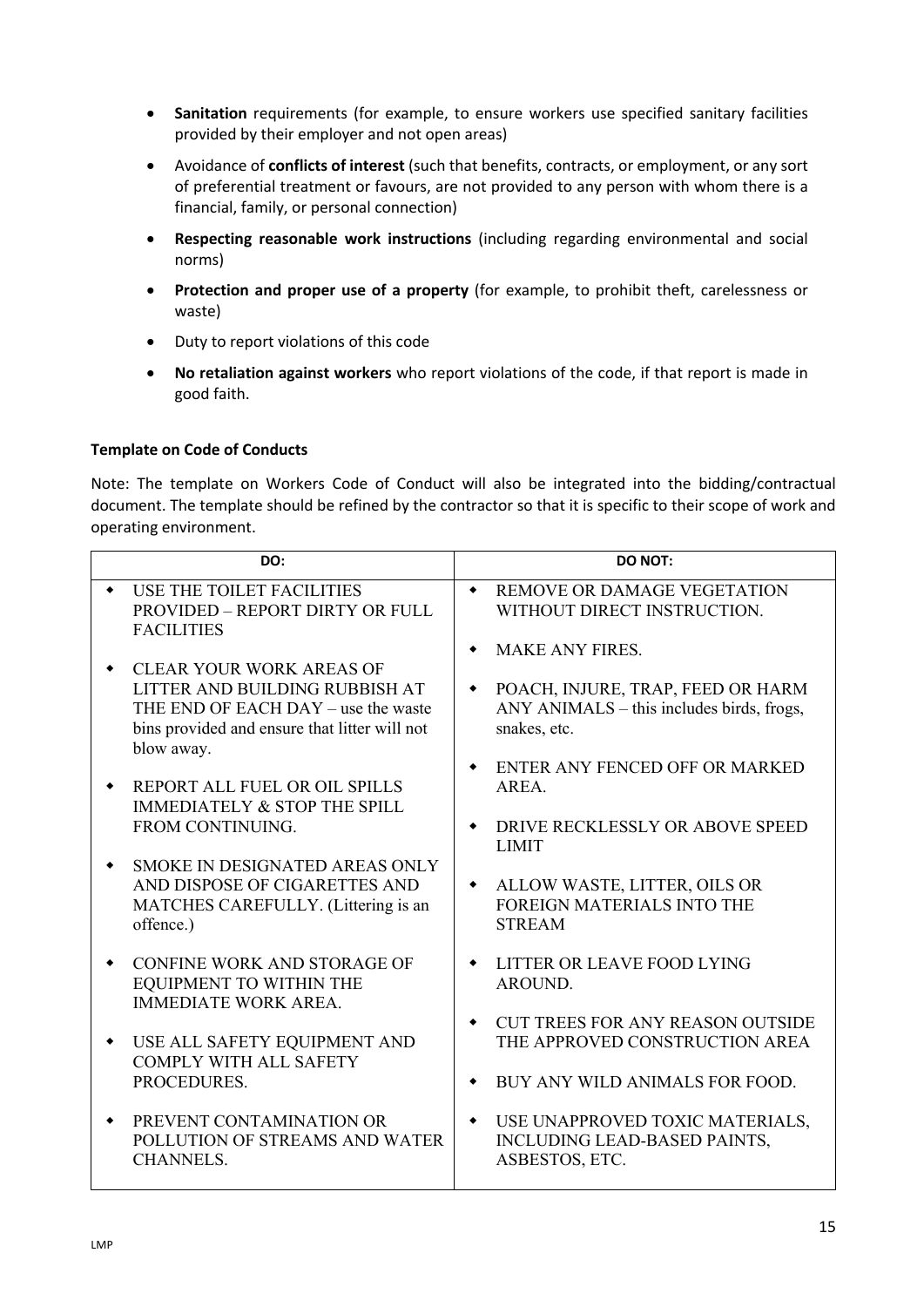|              | <b>ENSURE A WORKING FIRE</b><br>EXTINGUISHER IS IMMEDIATELY AT<br>HAND IF ANY "HOT WORK" IS<br>UNDERTAKEN e.g. welding, grinding, gas<br>cutting etc. | $\bullet$<br>٠ | DISTURB ANYTHING WITH<br>ARCHITECTURAL OR HISTORICAL<br><b>VALUE</b><br>USE FIREARMS (EXCEPT AUTHORIZED                                                                                                              |
|--------------|-------------------------------------------------------------------------------------------------------------------------------------------------------|----------------|----------------------------------------------------------------------------------------------------------------------------------------------------------------------------------------------------------------------|
| $\mathbf{1}$ | REPORT ANY INJURY OF WORKERS<br>OR ANIMALS.<br>DRIVE ON DESIGNATED ROUTES<br>ONLY.<br>PREVENT EXCESSIVE DUST AND<br><b>NOISE</b>                      | ۰<br>۰<br>٠    | <b>SECURITY GUARDS)</b><br>BE UDNER THE INFLUENCE OF<br>ALCOHOL OR ILLICIT DRUGS DURING<br>WORK HOURS AND/OR ON SITE<br><b>WASH CARS OR MACHINERY IN</b><br><b>STREAMS OR CREEK</b><br>DO ANY MAINTENANCE (CHANGE OF |
|              | TREAT COMMUNITY MEMBERS WITH<br><b>RESPECT</b>                                                                                                        |                | OILS AND FILTERS) OF CARS AND<br>EQUIPMENT OUTSIDE AUTHORIZED<br><b>AREAS</b>                                                                                                                                        |
|              |                                                                                                                                                       | ٠              | DISPOSE TRASH IN UNAUTHORIZED<br><b>PLACES</b>                                                                                                                                                                       |
|              |                                                                                                                                                       | ۰              | HAVE CAGED WILD ANIMALS<br>(ESPECIALLY BIRDS) IN CAMPS                                                                                                                                                               |
|              |                                                                                                                                                       | ٠              | WORK WITHOUT SAFETY EQUIPMENT<br>(INCLUDING BOOTS AND HELMETS)                                                                                                                                                       |
|              |                                                                                                                                                       | ٠              | <b>CREATE NUISANCES AND</b><br>DISTURBANCES IN OR NEAR<br><b>COMMUNITIES</b>                                                                                                                                         |
|              |                                                                                                                                                       | ٠              | HARASS COMMUNITY MEMBERS                                                                                                                                                                                             |
|              |                                                                                                                                                       |                | USE RIVERS AND STREAMS FOR<br><b>WASHING CLOTHES</b>                                                                                                                                                                 |
|              |                                                                                                                                                       | ٠              | DISPOSE INDISCRIMINATELY RUBBISH<br>OR CONSTRUCTION WASTES OR<br><b>RUBBLE</b>                                                                                                                                       |
|              |                                                                                                                                                       |                | SPILL POTENTIAL POLLUTANTS, SUCH<br>AS PETROLEUM PRODUCTS                                                                                                                                                            |
|              |                                                                                                                                                       | ٠              | <b>COLLECT FIREWOOD</b>                                                                                                                                                                                              |
|              |                                                                                                                                                       |                | DO EXPLOSIVE AND CHEMICAL FISHING                                                                                                                                                                                    |
|              |                                                                                                                                                       | ٠              | USE LATRINES OUTSIDE THE<br>DESIGNATED FACILITIES; AND                                                                                                                                                               |
|              |                                                                                                                                                       | ٠              |                                                                                                                                                                                                                      |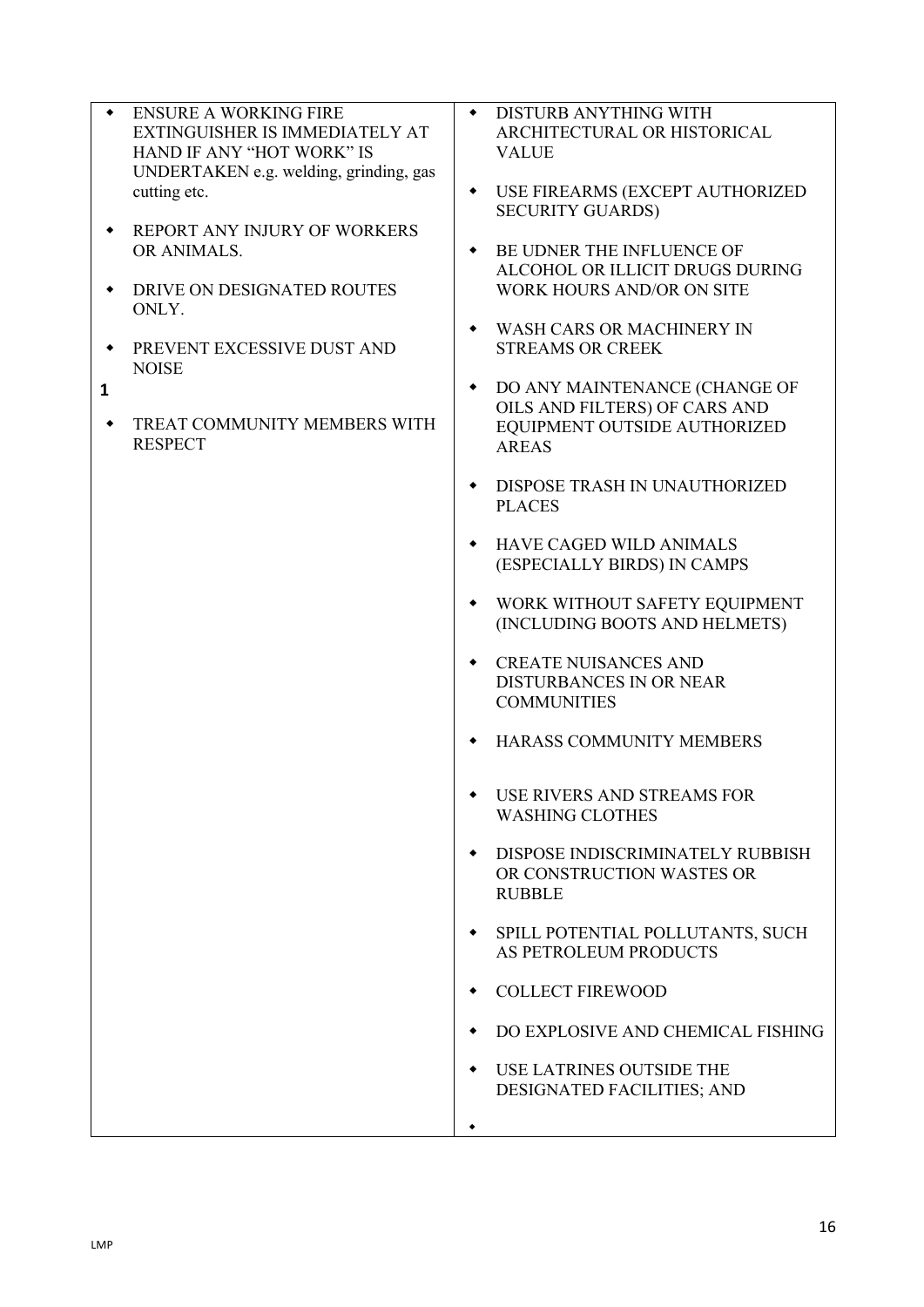# ANNEX 2: GAP ANALYSIS OF THE NATIONAL LABOR LEGISLATION AND ESS2

| <b>ESS2</b> requirement                                                                          | <b>National labor requirements</b>                                                                                      | Comment on gap and practice                                                                                                                                                                                                   | <b>Project measures</b>                                                                                                                                                                                                                                                                                       |  |  |  |  |
|--------------------------------------------------------------------------------------------------|-------------------------------------------------------------------------------------------------------------------------|-------------------------------------------------------------------------------------------------------------------------------------------------------------------------------------------------------------------------------|---------------------------------------------------------------------------------------------------------------------------------------------------------------------------------------------------------------------------------------------------------------------------------------------------------------|--|--|--|--|
| Terms and Conditions of<br>Employment                                                            | See Annex 3                                                                                                             | Less formal enterprises may not<br>be aware of these rules.                                                                                                                                                                   | Project direct workers will have clear<br>terms and conditions of employment.                                                                                                                                                                                                                                 |  |  |  |  |
|                                                                                                  |                                                                                                                         | Unlikely that employment cards<br>could be obtained for any type<br>of temporary worker                                                                                                                                       | Contractors to be required to comply<br>with Labor Law provisions.                                                                                                                                                                                                                                            |  |  |  |  |
| Non-Discrimination<br>and<br><b>Equal Opportunity</b>                                            | All genders are entitled to<br>equal<br>employment<br>opportunities with exception<br>of women in mining.               | enforcement<br>clear<br>No<br>mechanism                                                                                                                                                                                       | Non-discrimination<br>and<br>equal<br>opportunity to be applied to the<br>employment<br>of<br>direct<br>project<br>workers.                                                                                                                                                                                   |  |  |  |  |
|                                                                                                  | Women are to be paid at the<br>same rate as their male<br>within<br>counterparts<br>an<br>organization's pay structure. |                                                                                                                                                                                                                               | Fair<br>non-discriminatory<br>and<br>employment practices to be required<br>for contracted workers. Where<br>contractors hire workers from the<br>beneficiary<br>community,<br>disadvantaged<br>vulnerable<br>and<br>community members are to have<br>equal access to opportunities.                          |  |  |  |  |
| <b>Rights to Organise</b>                                                                        | <b>Rights to Organise</b>                                                                                               | Labor unions are prominent in<br>the public sector (including<br>Provincial Governments) but not<br>common in other sectors.                                                                                                  | GRM will be available to workers who<br>are denied their right to organize.                                                                                                                                                                                                                                   |  |  |  |  |
| Prevention/restriction<br>of<br>child labor                                                      | provisions<br>Various<br>for<br>children of certain ages to<br>legally<br>work<br>in<br>certain<br>industries.          | Employment of children working<br>alongside parents in agricultural<br>labor is known to occur.                                                                                                                               | The minimum age of employment for<br>this Project will be 18 years due to the<br>hazardous working conditions.                                                                                                                                                                                                |  |  |  |  |
| Prevention of forced labor                                                                       | Provisions related to forced<br>labor are included in the<br>constitution and penal code.                               | Debt bondage is known to occur                                                                                                                                                                                                | Any kind of forced labor, including<br>debt bondage, prohibited.<br>Project to monitor and report<br>including notification on any incident<br>within 48 hours.                                                                                                                                               |  |  |  |  |
| Grievance Mechanism                                                                              | Mechanisms exist in the<br>government sector                                                                            | The<br>legislation<br>does<br>not<br>guarantee workers' access to a<br>grievance mechanism.<br>Small<br>small<br>companies<br>(e.g.,<br>construction<br>contractors)<br>unlikely<br>have<br>to<br>such<br>mechanisms in palce | establish<br>Project<br>to<br>and<br>operationalise a project worker<br>grievance mechanism. The project<br>will monitor and report on the<br>implementation of the mechanism,                                                                                                                                |  |  |  |  |
| Identification of potential<br>hazards and provision of<br>preventive and protective<br>measures | Comprehensive<br>legislation<br>relating to OHS                                                                         | Enforcement of safety standards<br>is weak, especially in informal<br>sectors and in the construction<br>industry                                                                                                             | Health and safety risk assessment<br>procedure to be established.<br>Occupational Health and Safety (OHS)<br>strategy established for direct project<br>workers<br>Workplace<br>safety measures<br>for<br>contracted<br>workers<br>under<br>Environment, Social, Health<br>and<br>Safety Specification (ESHS) |  |  |  |  |
| Training of workers and<br>maintenance of training<br>records                                    | Safety<br>training<br>not<br>specifically mentioned                                                                     |                                                                                                                                                                                                                               | safety<br>Appropriate<br>training<br>for<br>workers to be provided                                                                                                                                                                                                                                            |  |  |  |  |
| Documentation<br>and<br>reporting of occupational<br>accidents,<br>disease<br>and<br>incidents   | Not clear                                                                                                               | ESS <sub>2</sub><br>requires<br>reporting<br>procedures                                                                                                                                                                       | All workplace health and safety<br>incidents to be recorded in a register,<br>required by ESHS                                                                                                                                                                                                                |  |  |  |  |
| <b>Emergency Preparedness</b>                                                                    | Not specifically mentioned                                                                                              |                                                                                                                                                                                                                               | All worksites to have health and<br>safety plan including emergency plans<br>(ESHS)                                                                                                                                                                                                                           |  |  |  |  |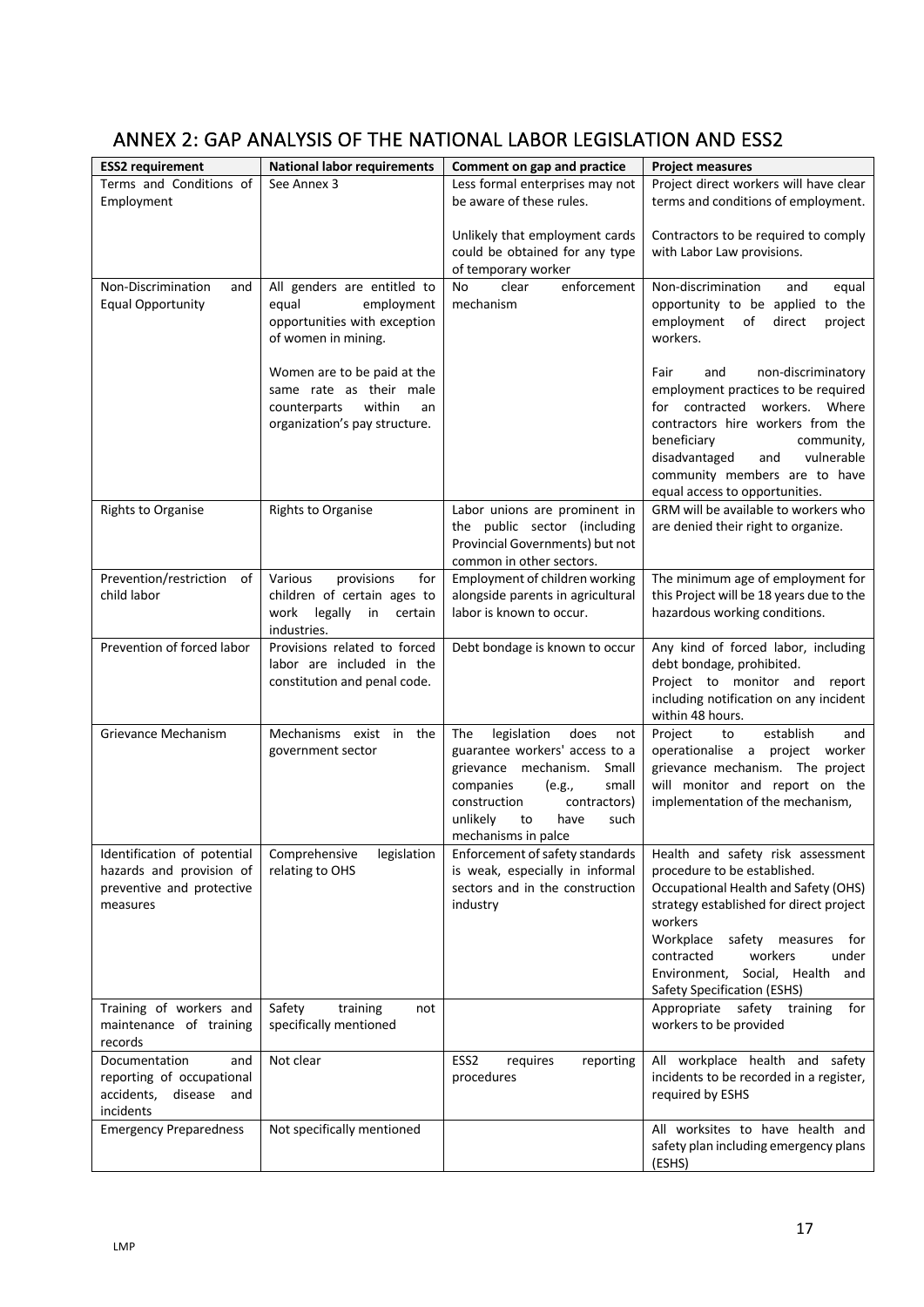| Remedies                    | for | adverse l | Provisions exist for the No or minimal number of All workers to be insured for |  |  |  |  |  |  |  |                             |  |  |
|-----------------------------|-----|-----------|--------------------------------------------------------------------------------|--|--|--|--|--|--|--|-----------------------------|--|--|
| impacts                     |     |           | payment of compensation   construction workers insured                         |  |  |  |  |  |  |  | occupational hazards (ESHS) |  |  |
| death or incapacity<br>for  |     |           |                                                                                |  |  |  |  |  |  |  |                             |  |  |
| resulting from accident and |     |           |                                                                                |  |  |  |  |  |  |  |                             |  |  |
|                             |     |           | for occupational diseases                                                      |  |  |  |  |  |  |  |                             |  |  |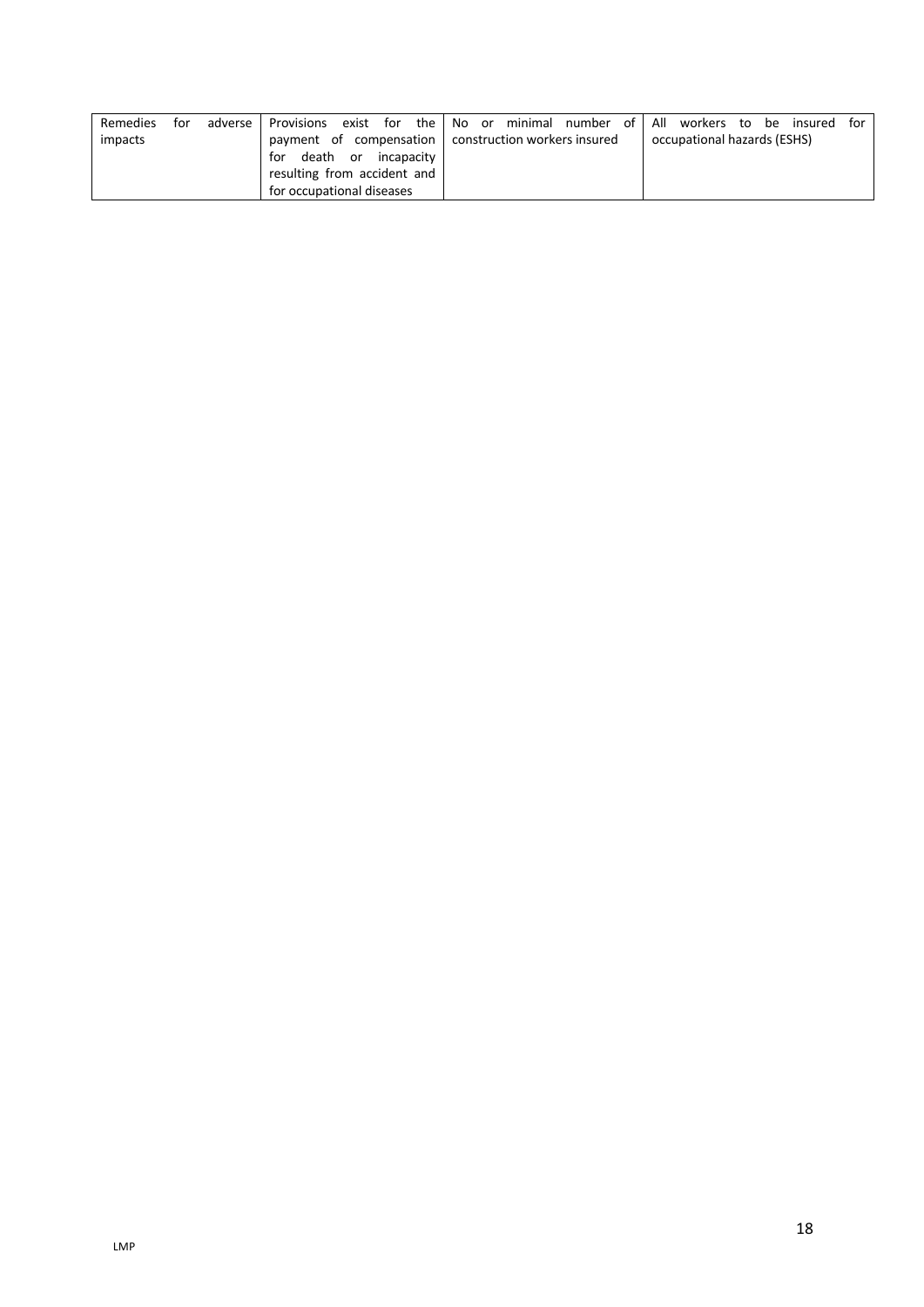## ANNEX 3: EXAMPLE OF EMPLOYMENT TERMS AND CONDITIONS

- 1. **Direct workers**. The terms and conditions for direct workers will be governed by the Standard World Bank Consultancy which set higher standards than the National Labor Code.
- 2. **Contracted workers**. Chapter 5 on Overview of Labor Legislation provides the guiding legislation on employment terms and conditions for contracted workers.
- 3. **Provision of the written individual contract of employment**. A written individual contract of employment shall be provided to workers that specify the following: (a) name of workers; (b) address, occupation, age and sex of workers; (c) employer's name and address; (d) nature and duration of the contract; (e) hours and place of work; (f) remuneration payable to the worker; (g) procedure for suspension or termination of a contract. Depending on the origin of the employer and the employee, employment terms and conditions will be communicated in a language that is understandable to both parties. In addition to written documentation, an oral explanation of conditions and terms of employment will be provided to workers who may have difficulty understanding the documentation.
- 4. **Notice for termination of the contract.** Either of the contracting parties may terminate a contract of employment by giving written notice as under (a) not less than ten days in the case of manual workers, or (b) not less than 30 days in the case of non-manual workers. No notice needs to be given in case the duration of the contract does not exceed one month.
- 5. **Minimum Wages**. While the mechanism to set the official minimum wage as prescribed by *the Labor Code (para/Article 91)* is not currently functioning, the market rate is available for each job type in a different locality. The fair market rate will be identified and applied for the Project workers.
- 6. **Hours of Work**. The regular hour of work of a project worker shall not exceed 8 hours a day or 48 a week (Labor Code, Article 104). Hours worked more than the regular hours of work shall not exceed 12 hours a week and shall entitle a worker to a proportionate increase in remuneration.
- 7. **Rest per week**. Every worker shall be entitled to one day's rest each week, which should typically fall on Sunday (Article 108). It shall consist of at least 24 consecutive hours each week. Workers shall also be entitled to a rest day on public holidays recognised as such by the State.
- 8. **Annual leave**. Workers shall be entitled to 12 to 16 days' leave with pay for every year of continuous service (Art. 111). An entitlement to leave with pay shall usually be acquired after a full year of continuous service.
- 9. **Maternity leave**. A female worker shall be entitled, on presentation of a medical certificate indicating the expected date of her confinement, to 6 months of maternity leave (Art 157). During maternity leave, the female employee is entitled to maternity benefits as regulated in the Law on Social Insurance.
- 10. **Deductions from remuneration**. No deductions other than those prescribed by the Code (Article 101) or regulations made thereunder, or any other law or collective Labor agreement shall be made from a worker's remuneration, except for repayment of advances received from the employer and evidenced in writing. The contractor shall not demand or accept from workers any cash payments or presents of any kind in return for admitting them to employment or for any other reasons connected with the terms and conditions of employment.